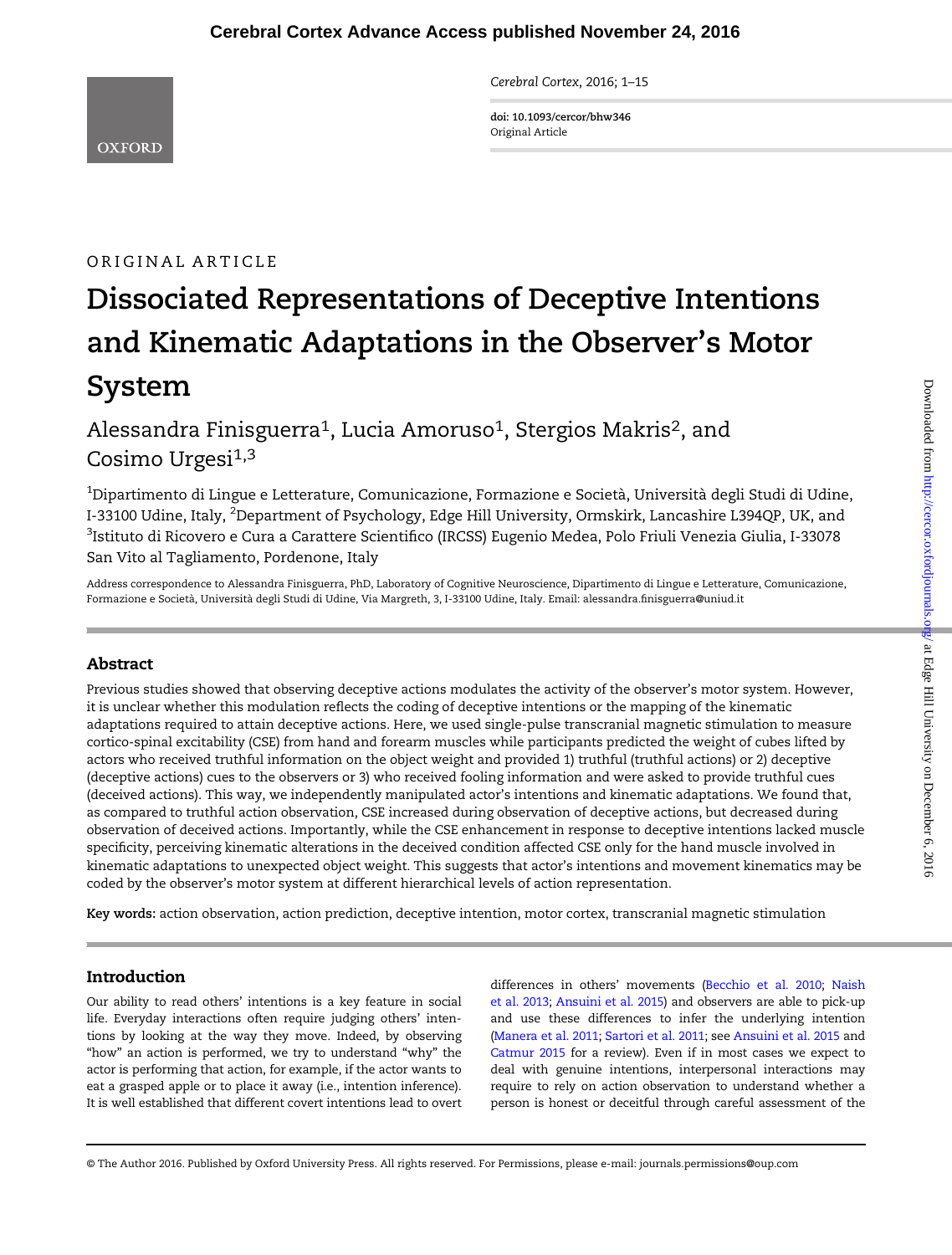available non-verbal cues ([Runeson and Frykholm 1983;](#page-14-0) [Ekman](#page-13-0) and O'[Sullivan 1991;](#page-13-0) [Sebanz and Schiffrar 2009](#page-14-0)).

Observing another individual's action triggers motor resonance in the observers' motor/mirror neuron system (MNS, [Fadiga et al. 2005\)](#page-13-0), which is thought to anticipate the forthcoming action and generate predictions based on kinematics of the observed action ([Kilner et al. 2004;](#page-13-0) [Borroni et al. 2005;](#page-12-0) [Aglioti](#page-12-0) [et al.](#page-12-0) 2008; [Urgesi et al. 2010\)](#page-14-0). Recently, a transcranial magnetic stimulation (TMS) study showed that, during the observation of deceptive actions, the detection of kinematic cues violating the predicted action enhanced the motor resonance in the observer's brain ([Tidoni et al. 2013\)](#page-14-0). Particularly, seeing deceptive actions facilitated the observers' motor system more than seeing truthful actions, leading the authors to propose that the MNS may code that an agent acts with the intent to fool the observer.

Nonetheless, according to [Hamilton and Grafton \(2007\),](#page-13-0) actions can be described, and thus they can be understood [\(Kilner et al. 2007\)](#page-13-0), at many different levels of a hierarchy. Let us consider that we are observing someone grasping a mug from its handle. This action is characterized by an intention level, which describes why the agent is performing that action (to drink). Then, the goal level defines the proximal aim of the action (bringing the mug toward the mouth). In a lower part of the hierarchy, the kinematic level consists of the observed hand-object (handle) interaction. Lastly, the lowest level involves the synergic muscular activation required to attain the movement. Predictive coding models ([Kilner et al. 2007\)](#page-13-0) propose that, given an observed action, the MNS allows intention comprehension by generating for each hierarchical level topdown predictions (priors) about lower levels of action representation. When the priors and the incoming sensory information match each other, the overarching intention becomes clear; otherwise, a feedback is sent back to higher levels to adjust the initial prediction and minimize the error signal. [Tidoni et al.](#page-14-0) [\(2013\)](#page-14-0) suggested that, when someone is facing with deceptive intentions, the alteration of the intentional level is reflected into higher activity of the MNS, which thus shows sensitivity to action intention. However, the implementation of a deceptive action is characterized by the alteration of both the intentional and the kinematic levels. Does the modulation of the observers' motor system reflect the kinematic adaptation of the observed movement rather than the actor's deceptive intention? Alternatively, are both low- and high-level features of deceptive actions coded by the MNS?

Here, we recorded motor-evoked potentials (MEPs) to assess whether and how low- and high-level features of deceptive actions modulate motor-resonance processes when performing a weight discrimination task (WDT). To this aim, we introduced, in addition to "truthful" and "deceptive" actions, a third new condition ("deceived" action) in which the observer faces an action with an altered kinematic pattern, but aimed by a genuine rather than a deceptive intention. In this deceived condition, the actor aims to provide truthful cues to the observer but receives fooling information about the object weight, thus being forced to alter the movement kinematics to adapt to the unexpected object weight. Importantly, since representation of action kinematics in the observer's motor system is thought to mirror the muscle-specific motor role, we compared the modulation of the cortico-spinal excitability (CSE) in one hand and one forearm muscle that differently contribute to the postural adjustments required by unexpected objects' weight [\(Johansson and Westling 1988](#page-13-0); [Tidoni et al. 2013\)](#page-14-0). Additionally, given a possible role of emphatic abilities in shaping motor

resonance [\(Gallese 2003](#page-13-0)), we measured participants' level of trait empathy.

# Material and Methods

# Participants

A total of 18 healthy subjects (9 males, aged =  $24.8 \pm 7.55$  years) recruited at the University of Udine took part in this study. We determined the required size for our within-subjects  $2 \times 2 \times 3$ design (muscle  $\times$  weight  $\times$  condition) through the G\* power software ([Faul et al. 2009\)](#page-13-0) by setting the expected effect size at 0.25 based on previous MEP study of action deception detection [\(Tidoni et al. 2013](#page-14-0)), the significance level at 0.05, and the desired power (1−β) at 0.80. Two participants were excluded since their performance at the WDT was below the chance level (accuracy of 43% and 44%). Thus, the following evaluations were carried out on data obtained on a sample of 16 participants (7 males). After providing an overview of the study procedure, including technical information about TMS and the task, all subjects, who remained naive to the specific experimental hypothesis throughout the whole experimental session, gave written informed consent for participation. All the experimental procedures were in keeping with the 1975 Declaration of Helsinki, as revised in 1983, and were approved by the Ethics committee of the IRCCS Eugenio Medea. After completing the whole testing session, including also the administration of a dispositional questionnaire (see "Dispositional Empathy Measurement" section), participants received information about the experimental hypothesis and an attendance fee (15 Euros). All participants had normal or corrected-to-normal vision and they were righthanded, except for one who was ambidextrous, as assessed by a standard Handedness Inventory ([Briggs and Nebes 1975](#page-13-0)). None of the participants had contraindications to TMS [\(Rossi et al.](#page-14-0) [2009](#page-14-0)) or complained of any discomfort or adverse effect during the whole procedure.

# Stimuli

The experimental stimuli consisted of short video clips depicting (from a lateral view) the right hand of 2 non-professional actors (1 man aged 22 years and 1 woman aged 30 years) while reaching, grasping and lifting a wooden cube (Fig. [1](#page-2-0)). Two cubes with identical visual appearance (size  $6 \times 6 \times 6$  cm) but different weight (100 or 550 g) were used. Crucially, the videos were taken in 3 different conditions. In the first condition (truthful condition), the actors were asked to lift the cube after receiving truthful information about its weight and being asked to provide truthful cues to the observer. In the second condition (deceptive condition), after receiving the same truthful information about the object weight, the actors were asked to provide deceptive cues to the observers, pretending to lift the heavier cube (550 g) as if it weighted less (100 g) and vice versa. The third condition (deceived condition) was obtained by asking the actors to provide truthful cues to the observers (as during the truthful condition), but they received fooling information about the object weight. Thus, extending the experimental design employed in the previous seminal study about detection of deceptive actions [\(Tidoni et al. 2013](#page-14-0)), here the inclusion of the deceived condition in addition to the deceptive one allowed us to dissociate the effects of the actor's deceptive intention from that of kinematic adaptations. Indeed, in the truthful condition, the actors performed the action with a genuine intention and displaying the expected kinematic pattern required to lift a light or a heavy object. In the deceptive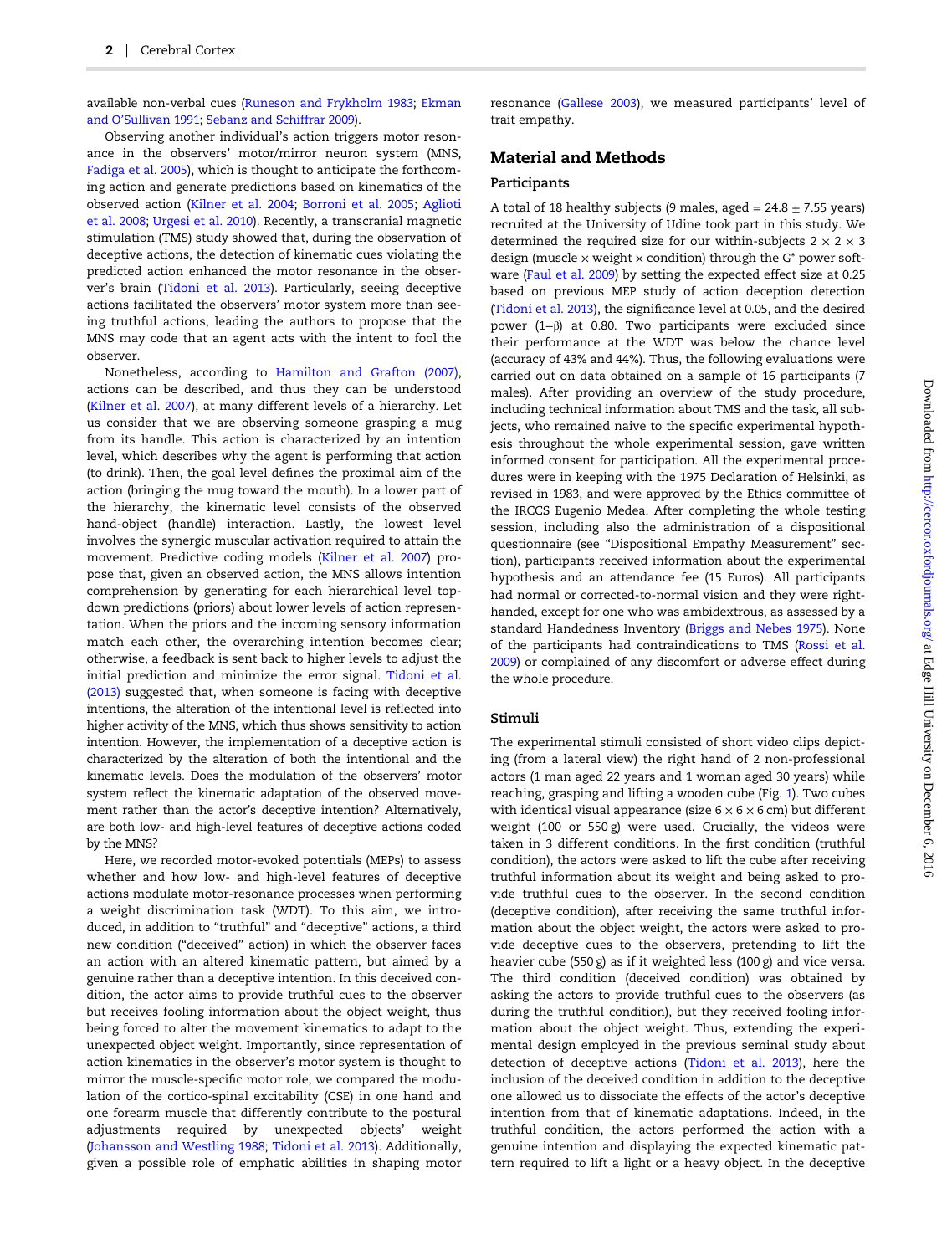<span id="page-2-0"></span>

Figure 1. Schematic representation of the events for each trial of the WDT. The picture shows frames extracted from experimental video clips representing the actor reaching and grasping the object in the 3 (deceptive, true, and the deceived) action conditions. For each trial, the TMS pulse could be delivered at a delay randomly varying between 1050 and 1250 ms after the onset of the observed action. For each trial, we recorded the amplitude of the MEPs of 2 different muscles (first dorsal interosseous, FDI, and extensor carpi radialis, ECR) and the participant's verbal response to the WDT.

condition, the fooling intention led the actor to alter the kinematic pattern and to provide misleading information about the object weight. In the deceived condition, the planned kinematics pattern reflected the fooling information provided to the actors and needed to be adjusted once the actual weight of the object was apparent at lifting, thus leading to kinematic alterations in the absence of deceptive intention.

During video clip recording, naïve actors were asked to perform the movements in a natural way according to the experimenter's verbal instructions, which informed them about the weight of the to-be-lifted object. The actors were required to wait for the verbal instruction keeping the eyes closed and to perform the movement only after the presentation of an auditory go signal. In this way, we prevented them to look at the experimenter when he placed the to-be-lifted object on the table. Video clip recording was run in 2 separate blocks. In the first block (genuine intention), the actors were asked to perform the movement in order to provide truthful information about the object weight and to lead a hypothetical observer to understand the object weight. In 75% of the trials of the first block, the instructions provided true information about the object weight (truthful action), while in the remaining intermingled trials deceitful information was provided. Truthful and deceived trials were sorted in a pseudorandom order within the first block. This served a 2-fold purpose. Firstly, the high proportion of true trials allowed us to maintain the unpredictability of the deceived condition and, thus, to successfully deceive the actor. Indeed, the high reliability of the instruction (75%) during the truthful versus the deceptive condition (25%) most likely led the actors to consider the weight information as a valid cue and thus to rely on this information to move in a natural way during each trial. Secondly, to avoid contamination on the truthful condition due to the presence of deceived trials, only truthful video clips recorded at the beginning of the block and following another truthful trial were selected. In the second block (deceptive intention), which always followed the genuine one, we asked the actors to provide deceitful information about the object weight. The deceived and the deceptive actions were repeated 3 times for each object, while the true

actions were repeated 9 times, leading to a total of 30 trials. Before starting each block, the actors were briefly trained to perform the movement (only for the truthful and the deceptive conditions).

For each actor, 6 types of videos were selected following a 2 (object weight: light, heavy)  $\times$  3 (action condition: truthful, deceptive, and deceived) design. Furthermore, to increase stimulus variability, 3 different repetitions of the same type of videos were selected, for a total of 36 video clips (2 actors  $\times$  3 action conditions  $\times$  2 object weights  $\times$  3 repetitions).

The video clips were recorded with a Canon EOS 550D camera and they were further edited with Adobe Premiere Pro CS3 3.0 software. Video clips were cut in order to have the same 1800 ms duration (36 frames presented at 20 Hz) with the hand-object contact occurring at about 700–950 ms after video onset. Since the models were free to move naturally, the exact moment of the hand-object contact was different in each video, but no differences were observed between the 3 conditions  $(F(2,33) = 1.79)$ ,  $P = 0.184$ ). Videos were rendered in black and white in order to prevent local changes in skin tone during hand contraction from conveying information about the object weight. Importantly, a kinematic analysis (see "Stimuli kinematic analysis" section) was performed in order to explore which cues were visible in the video clips to allow participants to perform the task. Furthermore, the picture of a static hand not implying action was used for baseline recording (see the Procedure section).

Videos appeared at the center of the screen on a neutral background (subtending approximately  $15.96^\circ \times 11.97^\circ$  of visual angle) and they were presented on a 21-in. CRT monitor (resolution: 1024 × 768 pixels, refresh frequency: 60 Hz). Presentation and randomization of the visual stimuli, TMS triggering, and response recording were controlled by the E-Prime software (Psychology Software Tools, Inc., Pittsburgh, version 2.0).

# TMS and Electromyography

Single-pulse TMS was delivered to scalp portion overlying the left motor hand region through a 70-mm-figure-of-eight coil (Magstim polyurethane-coated coil) connected to a Magstim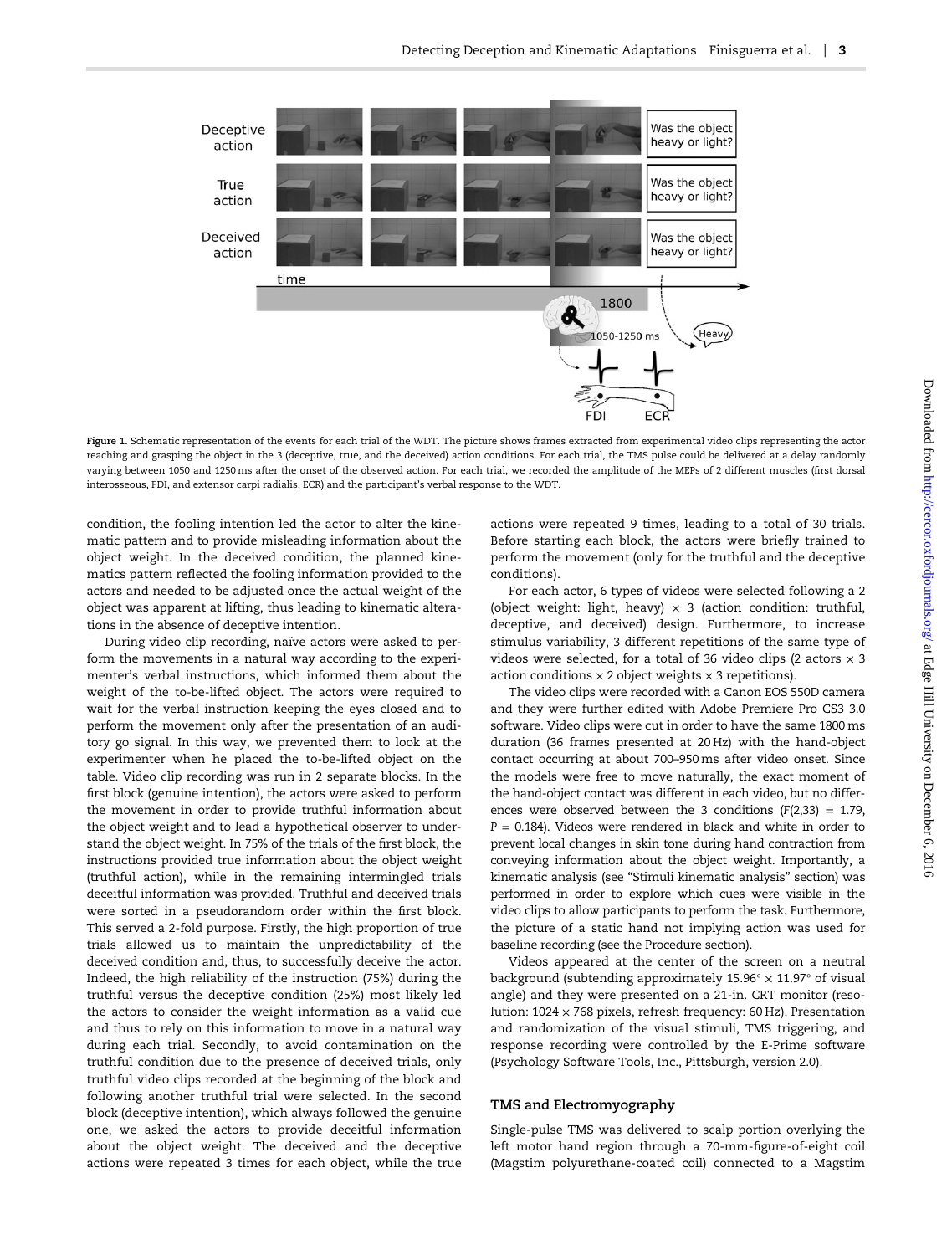200 stimulator (Magstim Company, Carmarthenshire, Wales, UK). For each subject, the left motor hand region was functionally localized by means of visual inspection of MEPs recorded simultaneously from the right first dorsal interosseous (FDI) and right extensor carpi radialis (ECR) muscles (Fig. [1](#page-2-0)). These 2 muscles were selected for their motor role during reaching-tograsp and lifting movements and sensitivity to genuine versus deceptive intentions during action observation. Indeed, the FDI muscle activity is directly involved in controlling the strength of the grip during lifting [\(Alaerts et al. 2010a](#page-12-0), [2010b](#page-12-0); [Senot et al.](#page-14-0) [2011\)](#page-14-0). More importantly, the FDI CSE is more facilitated during the observation of fooling than genuine hand actions exerted upon objects of the same weight ([Tidoni et al. 2013](#page-14-0)). As well, not only is the ECR muscle activity involved in lifting action execution, but the ECR CSE is highly sensitive to changes in the kinematic pattern and exerted force during action observation [\(Alaerts et al. 2010a](#page-12-0), [2010b\)](#page-12-0). However, there is no evidence about the ECR involvement in deceptive behaviors (see electromyography, EMG, recording during action execution).

We determined the optimal position for activation of both muscles (i.e., the scalp position from which maximal amplitude MEPs were elicited) by moving the coil in approximately 0.5 cm steps around the presumed motor hand area and stimulating with a constant, slightly supra-threshold stimulus intensity. The coil was placed tangentially to the scalp with the handle pointing backward and laterally to form a 45° angle with the sagittal plane. This coil orientation induced a posterior-anterior current in the brain. The optimal position of the coil was then marked with a pen on a cap placed on the scalp to ensure correct coil placement throughout the experiment. For the whole experiment, the coil was fastened to an articulated mechanical arm. The resting motor threshold (rMT) was then defined as the minimum stimulus intensity (expressed as percentage of maximum stimulator output) able to produce MEPs of at least 0.05 mV peak-to-peak amplitude in at least 5 out of 10 consecutive trials [\(Rossini et al. 2015\)](#page-14-0) in the lower threshold muscle (FDI). This procedure was used to avoid saturation of its CSE modulation ([Devanne et al. 1997](#page-13-0)) and possible loss of mirrorlike modulation ([Loporto et al. 2013](#page-13-0)). Participants' rMT ranged from 32% to 52% (mean rMT =  $42.21 \pm 7.74$ %) of the maximum stimulator output. During the experiment, single-pulse TMS was applied over the identified hotspot at a stimulation intensity corresponding to 130% of the individual's rMT. This procedure allowed us to reliably record MEPs from both muscles.

EMG was recorded with silver disc surface electrodes (1 cm diameters, disposable) positioned on the FDI and ECR muscles in a belly-tendon configuration. Electrode position for the FDI and the ECR muscles was determined by palpation during maximum voluntary muscles activation (i.e., the abduction of the index finger toward the thumb while the experimenter exerted a pressure against the radial side of the index finger in the direction of the middle finger for the FDI muscle; the extension of the wrist toward the radial side while the experimenter exerted a pressure against the dorsum of the hand for the ECR muscle). After skin cleaning, electrodes containing a small amount of water-soluble EEG conductive paste were placed and fixed on each target positions. The reference electrodes were placed over the ipsilateral metacarpal phalangeal joint for the FDI muscle and on the ulnar styloid process for the ECR. The ground electrode was placed at the right elbow. Electrodes were connected to a Biopac MP-36 system (BIOPAC Systems, Inc., Goleta, CA) allowing the amplification, band-pass filtering (5 Hz to 20 kHz, notch filter 50 Hz) and digitization of the EMG signal (sampling rate: 50 kHz). The signal was stored on a personal computer for

display and later offline data analysis. The EMG data were collected for 300 ms starting at 100 ms before the TMS pulse. To ensure full muscular relaxation, EMG signals were sent to loudspeakers before the experimental session to provide participants with an auditory feedback of their muscle relaxation.

#### Procedure

Participants were seated on a comfortable recliner chair with their right forearm resting on a pillow. They were instructed to keep their hands still and as relaxed as possible. Each participant was tested in a single experimental session lasting approximately 75 min.

Before the beginning of the experiment, participants were asked to lift with their right hand the 2 cubes used in the video clips (3 times for each cube) and they were kindly asked to keep in mind their different heaviness. We introduced this practical training to ensure that participants could rely on stored internal models of the actions during the observation task. Participants were also informed about the 3 possible conditions in which the actors lifted the cube.

During the experimental session, participants were administered a 2-alternative forced choice (2AFC) WDT, in which they were instructed to carefully watch the video clips and to indicate for each trial if the cube lifted by the actor was the heavy or the light one. Each trial started with a warning cue lasting 1000 ms and it was followed by the video clip presentation (lasting 1800 ms). The TMS pulse was delivered at a delay randomly varying between 1050 and 1250 ms after the video clip onset (Fig. [1\)](#page-2-0). After the video clip, a frame with the Italian verbal descriptors of the 2 possible weights ("pesante" for heavy and "leggero" for light) written in black on a white background was presented until the response was recorded. Then, a black screen appeared in the inter-trial interval (lasting 7000 ms). This way, the inter-pulse interval was longer than 10 s, thereby avoiding changes in CSE due to repeated TMS pulses [\(Chen et al. 1997](#page-13-0)). Participants were required to indicate their response by verbally saying "up" or "down" depending on the position of the verbal descriptor of the predicted object weight, and the experimenter recorded the response by pressing the left or right mouse button. We counterbalanced the up- or down-position of the verbal descriptors in order to avoid participants to plan their response in advance. A verbal, rather than a motor, response was required at the end of each video clip to avoid MEPs contamination [\(Tokimura et al.](#page-14-0) [1996](#page-14-0); [Meister et al. 2003](#page-13-0); [Gentilucci et al. 2006\)](#page-13-0). Twenty-four repetitions for each of the 3 possible actions with the light or the heavy object were presented, thus leading to a total of 144 trials. All trials were presented and randomized in 4 blocks of 36 trials. In 2 baseline 24-trials blocks administered before and after the WDT, MEPs were recorded while participants observed either a fixation cross (12 trials per block) or a static image of a resting-relaxed hand (12 trials per block). We introduced the static hand in the baseline recording in order to disentangle the eventual effects on CSE due to body part observation from that due to action processing ([Naish et al. 2014](#page-13-0)). Furthermore, before MEPs recording, 12 trials for each of the 3 possible actions were presented, for a total of 36 trials, without delivering any TMS pulse in order to allow participants to familiarize themselves with the experimental stimuli and with the task.

# Dispositional Empathy Measurement

After the completion of the TMS session, we measured participants' dispositional empathy to test its role in the motor coding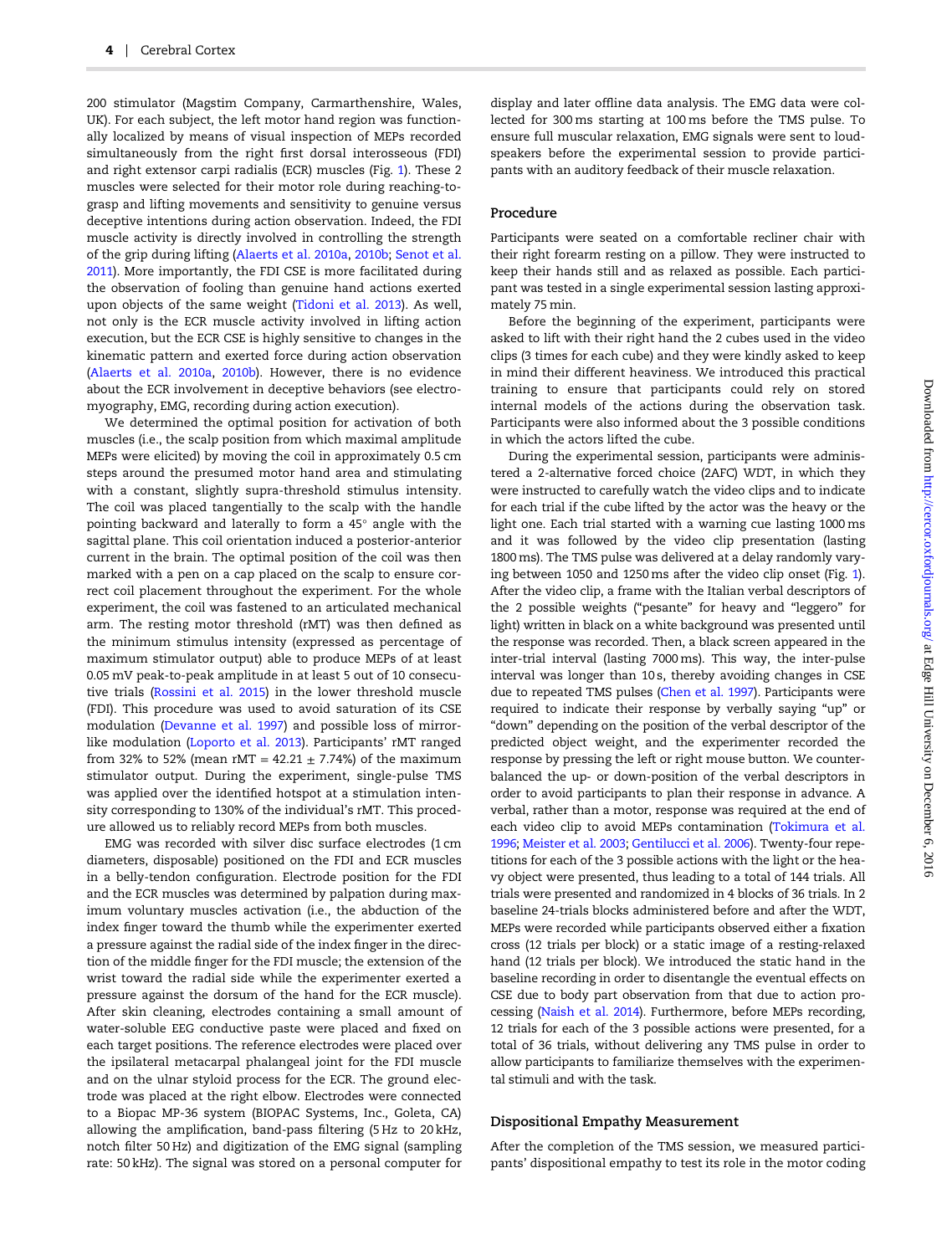of action intention and kinematic adaptations. We measured dispositional empathy by means of the Italian version [\(Bonino](#page-12-0) [et al.](#page-12-0) 1998) of the Interpersonal Reactivity Index (IRI, [Davis](#page-13-0) [1996\)](#page-13-0). All participants except one filled out the questionnaire. This questionnaire consists of 28 self-report items, and it measures empathy-related dispositions by means of 4 subscales, namely: Perspective Taking (PT), which assesses the tendency to assume the cognitive perspective of another person; Fantasy Scale (FS), which assesses the tendency to imaginatively transpose oneself into fictional characters' feelings and actions; Empathic Concern (EC), which assesses "other-oriented" feeling of sympathy and concern for others in need; and Personal Distress (PD), measuring the self-oriented feeling of personal anxiety and distress when facing others' emotional unease. Importantly, while the PT and the FS subscales tap into cognitive empathy, the EC and the PD subscales are more related to emotional reactivity. It has been proposed that sharing cognitive perspective (rather than emotions) of an observed interaction partner might facilitate successful social behavior in its predictive, deceptive, and counter deceptive purposes ([Smith](#page-14-0) [2006\)](#page-14-0). Furthermore, whereas the PD subscale reflects a selforiented form of empathy that may interfere with social functioning, high score in the PT, FS and EC scales are associated with other-oriented capacity for empathy ([Davis 1996](#page-13-0)). Thus, we hypothesized to find a relationship between motor coding of deceptive actions and the more mature components of cognitive empathy.

#### Stimuli Kinematics Analysis

To identify the kinematic differences between the 3 types of actions, we extracted a series of kinematic parameters of the actors' right arm movement by using dedicated software for motion analysis (Kinovea 0.8.15). Particularly, temporal (reaching and lifting duration) and spatial (grip aperture, wrist angle, and index flexion) variables were measured in a frame-byframe analysis, covering 2 possible time windows: the first one preceding the contact with the object (reaching phase) and the second one starting with the lifting of the object (lifting phase).

"Reaching duration" was defined as the time (in ms) required by the actor's hand to reach the object since the beginning of the videos up to the frame showing the first hand-object contact. "Lifting duration" was defined as the time interleaving between the frame at which the vertical position (measured as y-axis pixels and then converted to mm) of the dorsal part of the wrist started to rise up and the frame at which it reached the 130% of its position at the contact point.

For data reduction, the 3 spatial parameters were measured in the last 200 ms before the contact time for the reaching phase and in the initial 200 ms after the beginning of the lifting phase. This ensured that the spatial parameters were measured at comparable action points in all video clips. The "grip aperture" (GA) was measured as the distance between the tips of the thumb and of the index finger (in mm). The "wrist angle" (WA, in degrees) was measured at the palmar side of the radiocarpal joint and was defined by the line connecting the lateral epicondyle of the humerus with the radial styloid process and the line connecting the thumb metacarpal joint with the radial styloid process. The proximal interphalangeal "index-finger angle" (IA, in degrees) was defined by the line connecting the distal with the proximal interphalangeal joint of the index finger and the line connecting the index finger metacarpal joint with the proximal interphalangeal joint of the index finger. To provide a synthetic measure of kinematics changes for the 3

actions, we calculated the displacement of the 3 spatial parameters in the considered interval by calculating the difference between the parameter values measured at the 2 extreme frames (last frame−first frame; Fig. [2\)](#page-5-0).

# EMG Recording During the Execution of True, Deceived, and Deceptive Action

To better delineate the involvement of the 2 recorded muscles during action execution, we studied the EMG activity of the FDI and ECR muscles during the execution of the same types of actions represented in the video clips. Thirteen additional participants (5 males; aged =  $22.53 \pm 4.27$  years) non-participating in the main experiment were asked to reach, grasp, lift, and place a cube on a box with their right hand while EMG activity from the right FDI and ECR muscles was recorded. We used exactly the same objects, setting, and instruction procedures as those adopted during video recording. Participants were told to perform the movements in a natural way according to the verbal instructions that informed them about the weight of the tobe-lifted object. They were required to wait for this verbal instruction keeping their eyes closed and to perform the movement only after the presentation of an auditory go signal. In this way, we prevented participants from looking at the experimenter when she placed the to-be-lifted object on the table. The EMG recording in each trial started 200 ms before the go signal and lasted for 5200 ms. Like during the video clips recording, the EMG experiment was run in 2 separate blocks. In the first (genuine intention) block participants were asked to perform the movement in order to provide truthful information about the object weight and to lead an hypothetical observer to understand the object weight. In 75% of the trials of the first block, the instructions provided true information about the object weight (truthful action), while in the remaining interspersed trials deceitful information was provided. The 1:3 proportion between truthful and deceived action trials served the purpose of maintaining the unpredictability of the deceived condition. In the second (deceptive intention) block, which always followed the genuine one, we asked participants to provide deceitful information about the object weight. The deceived and the deceptive actions were repeated 5 times for each object, while the true actions were repeated 15 times, leading to a total of 50 trials. Actions were executed in a pseudorandom order within each block. Before starting each block, participants were briefly trained to perform the movement (only for the truthful and the deceptive conditions). During the execution of the movement, an experimenter carefully observing the action signaled the time of the hand-object contact by setting a marker on the EMG trace.

#### Data Analysis

All the analyses were performed using Analysis of Variance (ANOVA) designs implemented in STATISTICA software (Stat Soft, version 10, StatSoft Inc, Tulsa, OK). Estimates of the effect size were obtained using partial eta-squared ( $η<sub>P</sub><sup>2</sup>$ ). Post hoc analysis was performed using the Duncan test correction. The significance threshold was set at 0.05 for all statistical tests.

# Kinematics Data

Reaching and lifting durations of the 36 videos and the GA, WA, and IA displacement indices for the reaching and lifting phases were entered into separate factorial ANOVAs with action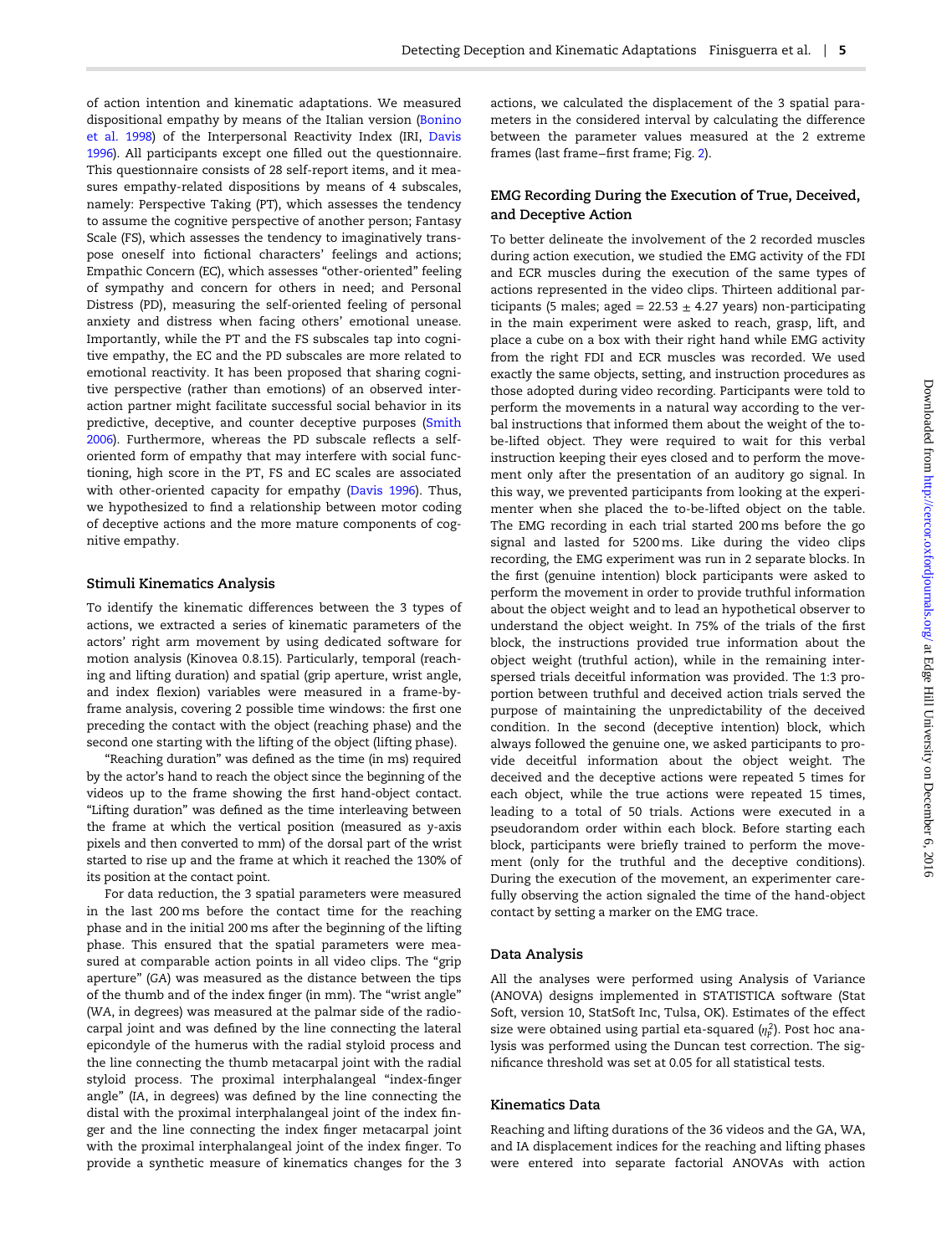<span id="page-5-0"></span>

Figure 2. Kinematic parameters (Mean  $\pm$  SE) during the reaching and the lifting phase of the 3 actions performed by the actor upon the light or the heavy object. Asterisks indicate significant comparisons (P < 0.05). (a) The pictures depict the 4 consecutive frames covering the reaching phase (i.e., the first contact point frame and the preceding 3 frames, for a total of 200 ms) and the 4 consecutive frames covering the lifting phase (i.e., the last frame preceding the lifting onset and the following 3 frames, for a total of 200 ms). (b) Whole movement duration. Bars represent the whole duration of the reaching (on the left) and lifting movement (on the right) performed during the deceptive (black bars), true (white bars), and deceived (gray bars) actions performed on the light and the heavy objects. The whole reaching duration was defined as the time (in ms) occurring between the beginning of the movement and the first hand-object contact. The whole lifting duration corresponds to the time interleaving between the frame at which the vertical position of the dorsal part of the wrist started to rise up and the frame at which it reached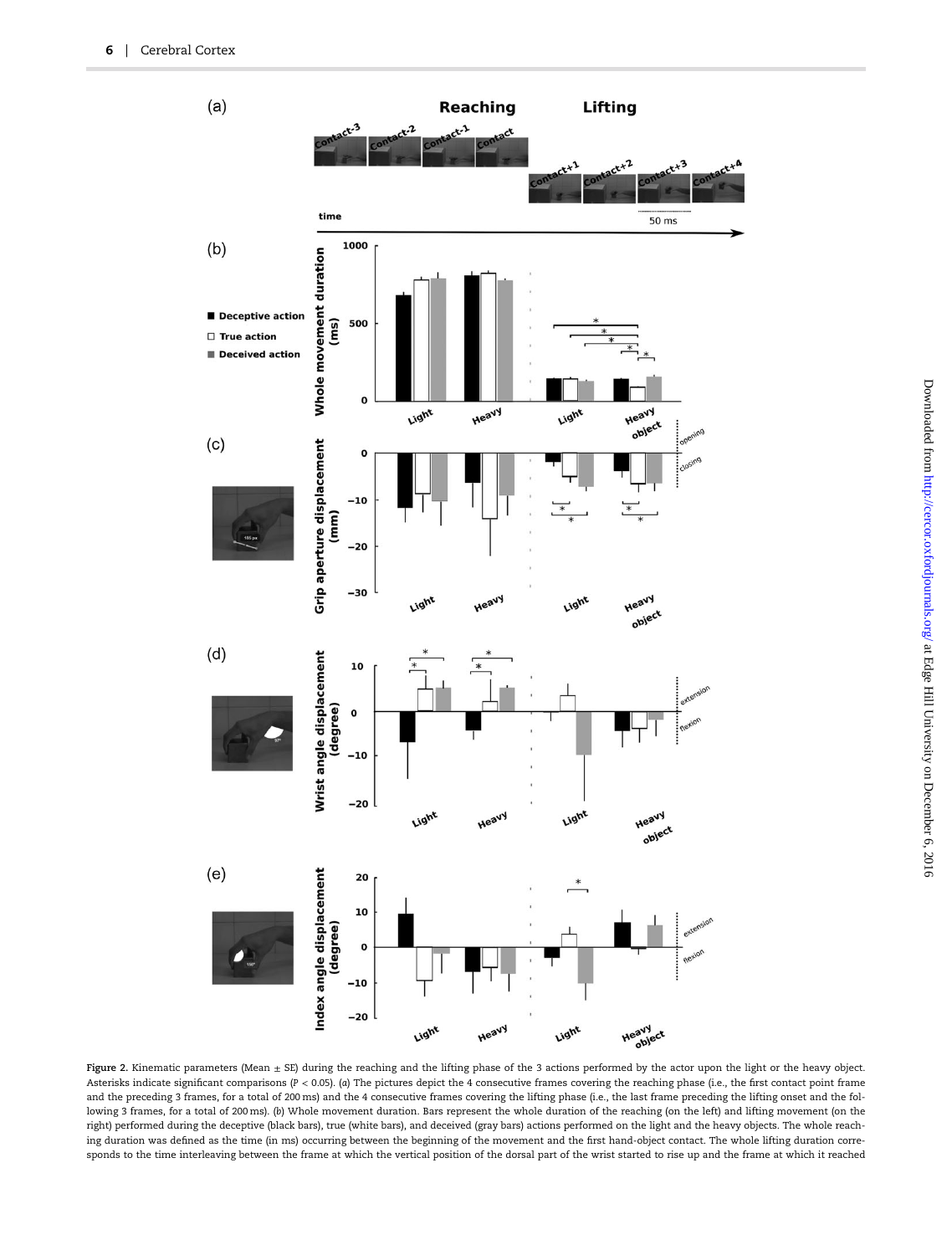(3 levels: deceptive, truthful, and deceived conditions) and object weight (2 levels: heavy, light) as between-movies factors.

#### EMG Data During Action Execution

EMG data were processed offline. For each trial the signal was rectified and the data points of the recording were averaged into bins of 200 ms. The mean rectified EMG signal (in mV) in each bin was measured starting from 200 ms before the go signal up to 5000 ms later (26 bins). For each trial, the mean EMG signal of the first artifact-free bin was used as a baseline. To allow comparison between conditions and between participants, the mean EMG signal for each trial was expressed as a percentage from its baseline. Then, trials of the same condition were averaged by aligning the recordings on the moment of the hand-object contact, as marked on the EMG trace. The 12.16% of the trials were removed from the analysis because of failure in data acquisition or because participants started the movement before the go signal. Two participants were excluded from the analyses since they came up as outliers (being their signal greater than 2 SD from the group mean) for more than 4 consecutive bins.

For data reduction, actions were subdivided into 2 phases corresponding to the reaching and the lifting phases. Specifically, the reaching phase was defined by considering the 5 bins (1000 ms) before the contact with the object, while the lifting phase included the 5 bins (1000 ms) after the contact. The data for each muscle and for each phase were entered into separate repeated-measures ANOVAs with action condition (3 levels: deceptive, truthful, and deceived actions), object (2 levels: light or heavy), and bins (5 levels corresponding to the 5 bins) as within-subject variables.

### Behavioral Data

Behavioral performance at the 2AFC WDT was analyzed using signal detection theory (SDT) and calculating measures of task sensitivity d', which is a bias-independent index of participant's perceptual sensitivity to difference between stimuli, and of response criterion (or bias, c), which expresses to which extent one response is more probably over the other regardless of sensitivity [\(Green and Swets 2000\)](#page-13-0). For calculating SDT parameters, "light-object" responses to light-object stimuli were considered as hits and "light-object" responses to heavy-object stimuli as false alarms. A preliminary analysis (2 sessions  $\times$  3 action conditions repeated-measure ANOVA) showed no difference between the patterns of results in the initial behavioral session without TMS and in the TMS experimental session  $(F < 1$  for the main effect of session and the action  $\times$  session interaction;  $F(2,30) = 24.593$ ;  $P < 0.001$  for the main effect of action condition), thus ruling out that previous exposure to the stimuli during the initial behavioral session affected performance. Therefore, only the data from the main TMS experimental session were further considered to ensure comparability with the MEPs data. The individual d' and the c values were entered into 2 separate 1-way repeated-measured ANOVAs with action condition (deceptive, truthful, and deceived) as a within-subjects variable. Furthermore, the d' values in the 3

action conditions were compared against zero by means of one-sample t-test (one tailed) to verify if participants were above chance in the discrimination of the object weight.

#### MEP Data

EMG pre-TMS activity was visually monitored during the whole duration of the experiment to ensure MEPs were recorded during full muscle relaxation. Trials with visible background EMG activity ( $>100 \mu V$ ) preceding the TMS pulse were removed from the analysis. For all the remaining trials, we extracted the peak-to-peak amplitude (expressed in mV) of MEPs recorded from the FDI and ECR muscles during the eye-closed and static hand observation trials of the 2 baseline blocks (Pre, Post) and during the observation of deceptive, truthful, and deceived actions in the main experimental blocks. MEP amplitudes values were then averaged for each experimental condition, separately for each participant and for the 2 muscles, and used for further analyses. MEPs exceeding 2 SD from the respective mean peak-to-peak amplitude were excluded as outliers. To reduce skewness, the mean MEP amplitudes values for the remaining trials (87.76%, SD = 9.78% for the FDI muscle, and 89.75%,  $SD = 13.36%$  for the ECR) were submitted to a logarithmic transformation with log10 and constant value of 1 [\(Osborne, 2002\)](#page-13-0). Then, we first compared MEPs recorded during the baseline sessions by means of a  $2 \times 2 \times 2$  RM ANOVA with Time (Pre, Post), observed object (fixation cross, static hand), and muscle (FDI, ECR) as within-subjects factors. Once we verified that no changes in CSE occurred for the 2 muscles between the beginning and the end of the experimental session and that observing a resting-relaxed hand did not increase CSE as compared to observing a fixation cross, we calculated a measure of motor facilitation by subtracting the individual mean amplitude values of MEPs recorded at baseline (collapsing the fixation cross and static hand trials collected at the beginning and at the end of the TMS session) from those of MEPs recorded in each experimental condition. The resulting difference values were entered into a  $3 \times 2 \times 2$  repeated-measures ANOVA with condition (3 levels: deceived, deceptive, or truthful actions), object weigh (2 levels: heavy or light), and muscle (2 levels: FDI and ECR) as within-subjects variables.

To explore the relationship between cortico-spinal responses to the observation of our action conditions and the subjective measures of dispositional empathy we computed, separately for the 2 muscles, the Pearson correlation coefficients between the normalized mean MEP amplitudes in the 3 action conditions and the individual scores at the 4 subscales of the IRI. A False Discovery Rate correction procedure was used to control P-value for multiple correlation testing within each condition (4 correlations).

# Results

#### Kinematics Analysis

Only a main effect of weight (weight:  $F(1,30) = 5.08$ ,  $P = 0.032$ ,  $\eta_{\rm P}^2$  = 0.145) emerged from the analysis of reaching duration, indicating that the movement lasted longer for heavy than for light objects, regardless of the action condition. No other effects

the 130% of its position at the contact point. (c-e) Spatial kinematic parameters. The pictures on the left represents: (c) the GA parameter, measuring the distance between the tips of the thumb and of the index finger (in pixels and then converted in mm); (d) the WA parameter; and (e) the index angle parameter. The graphs represent mean displacements, measured as the difference in the spatial parameter value at the last frame minus its value during the first frame considered in the reaching and in the lifting phases. For the GA (c), positive values indicate opening movement, while negative values indicate closing movement of the thumb and the index finger. For the wrist (d) and index (e) angle parameters, positive values indicate extension movement, while negative values indicate flexion movement.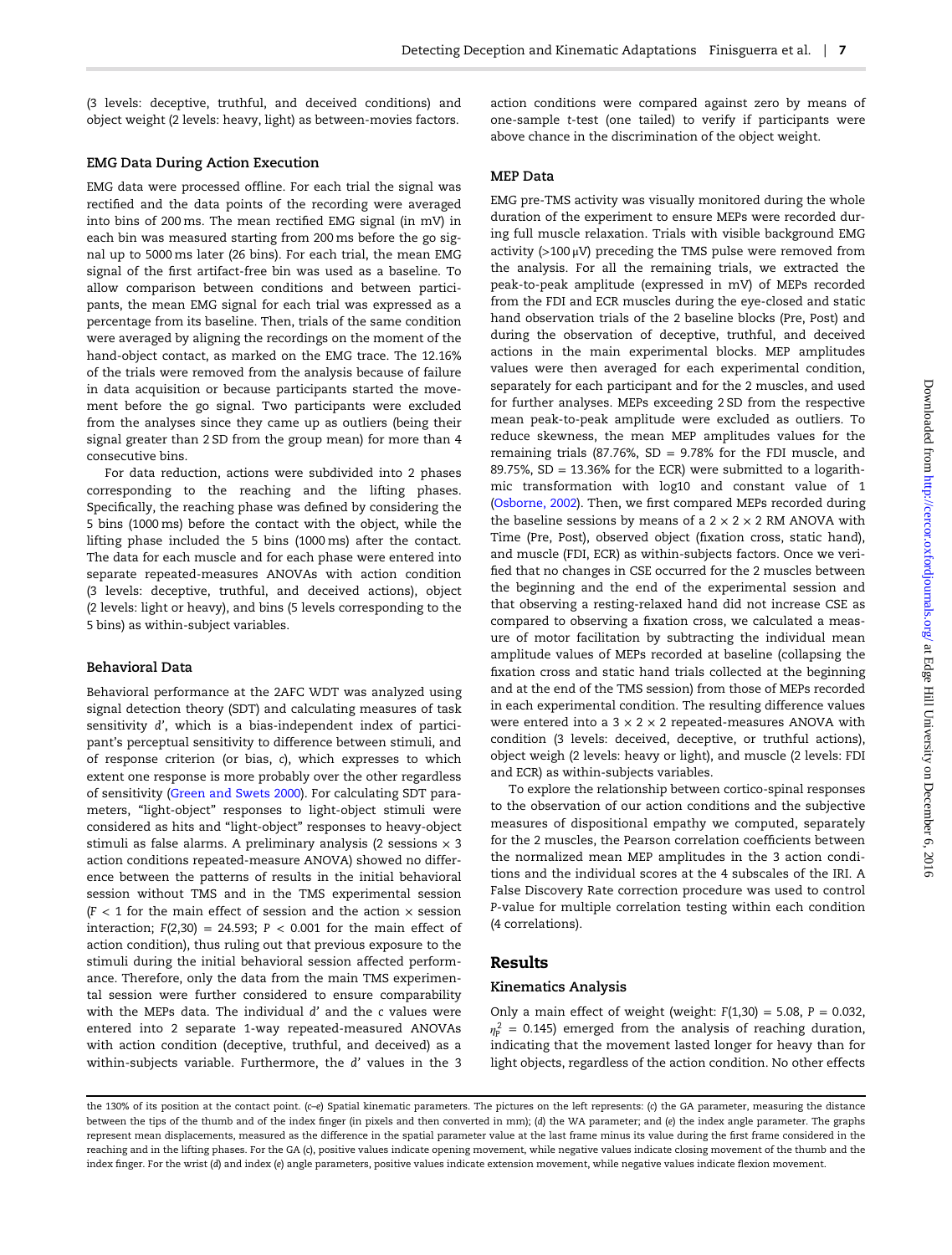were observed. Conversely, the ANOVA performed on the lifting duration revealed a significant interaction between weight and action condition (F(2,30) = 4.77, P = 0.016,  $\eta_{\rm p}^2$  = 0.241), because the truthful lifting of heavy objects lasted less than the lifting in all other types of videos (all  $P < 0.048$ ). Thus, the lifting of heavy objects was delayed for both deceptive and deceived actions as compared to truthful lifting movements, suggesting that, even if this temporal kinematics parameter can be intentionally altered by deceptive intentions ([Brault et al. 2012;](#page-12-0) [Tidoni et al. 2013](#page-14-0)), it cannot dissociate between intentional deception and kinematics adjustment behavior (Fig. [2\)](#page-5-0).

Considering the spatial parameters, no main effects or interactions were found for the GA displacement index during the reaching phase (all  $P > 0.55$ ). Conversely, during the lifting phase, the ANOVA revealed only a main effect of action condition (F(2,30) = 4.29, P = 0.023,  $\eta_{\rm P}^2$  = 0.222), due to a smaller closure (i.e., less negative differences) of the index and thumb fingers for the deceptive actions with respect to the truthful  $(P = 0.034)$  and the deceived  $(P = 0.013)$  actions, which in turn did not differ  $(P = 0.595)$ .

A different pattern of results emerged from the analysis performed on the WA displacement. The ANOVA on the reaching phase revealed a main effect of action condition  $(F(2,30) =$ 3.409,  $P = 0.046$ ,  $\eta_P^2 = 0.185$ ), with the WA displacement during the deceptive action being different with respect to that during either truthful ( $P = 0.049$ ) or deceived actions ( $P = 0.028$ ), which in turn did not differ ( $P = 0.71$ ). Importantly, while for the truthful and the deceived conditions the positive values of the displacement index indicate wrist extension, for the deceptive condition the negative values indicate that the actor was flexing the wrist. No main effects or interaction resulted from the analysis of the WA displacement during the lifting phase (all  $P > 0.30$ ). Thus, independently from the object weight, the actor was using wrist flexion during the reaching phase in order to disguise the observer.

Considering the IA displacement, while the main effects of action condition and weight and their interaction were nonsignificant during the reaching phase (all  $P > 0.16$ ), we found a main effect of weight (F(1,30) = 6.858, P = 0.014,  $\eta_{\rm P}^2$  = 0.186) and a significant interaction between weight and action condition  $(F(2,30) = 4.69, P = 0.017, \eta_P^2 = 0.238)$  during the lifting phase. Crucially, post hoc comparisons showed that the lifting of the light object in the deceived condition involved a stronger flexion (i.e., more negative values) of the index finger as compared to the lifting of the same object in the truthful condition  $(P = 0.012)$ . Thus, the displacement of the IA differentiated the truthful and the deceived conditions during lifting, but not during reaching.

#### EMG Data During Action Execution

The 3-way ANOVA performed on the EMG ratio of the FDI muscle in the reaching phase revealed a significant main effect of bins (F(4,40) = 16.14, P < 0.001,  $\eta_{\rm P}^{\,2} = 0.617$ ) and a significant bins  $\times$  action condition interaction (F(8,80) = 2.22, P = 0.035,  $\eta_{\rm P}^2$  = 0.181). This interaction was due to a weaker activation of the FDI in the deceptive condition with respect to both the deceived ( $P = 0.014$ ) and the truthful ( $P < 0.001$ ) conditions in the last bin of the reaching phase, without any other differences between action conditions (all  $P > 0.10$ ) (Fig. 3).

Conversely, the 3-way ANOVA performed on the FDI for the lifting phase revealed a significant main effect of weight  $(F(1, 10) = 5.62, P = 0.039, \eta_P^2 = 0.359)$ , a significant main effect of bins (F(4,40) = 8.38, P < 0.001,  $\eta_{\rm P}^2$  = 0.456), a significant condition



Figure 3. Mean  $(\pm$  SE) values of the EMG (rectified) signal, expressed as percentage of the baseline, recorded from the FDI (on the left) and ECR (on the right) muscles during the execution of deceptive (black dots), truthful (white dots), and deceived (gray dots) actions. Values are reported separately for the light and heavy objects as a function of the bins preceding (reaching phase, upper panel) or following (lifting phase, lower panel) the contact with the object. Asterisks indicate significant differences between the 3 action types at each bin  $(P < 0.05)$ .

 $\times$  weight interaction (F(2,20) = 4.54, P = 0.024,  $\eta_{\rm P}^{\,2}$  = 0.312), a significant weight  $\times$  bins interaction (F(4,40) = 3.34, P = 0.019, *ηP* <sup>2</sup> = 0.251) and, crucially, a significant 3-way interaction between condition, weight, and bins  $(F(8,80) = 2.49, P = 0.018,$  $\eta_P^2 = 0.199$ ).

By considering the comparisons between the 3 conditions for each object weight at each bin, post hoc tests highlighted that no differences were detectable between the deceived and the truthful conditions in the initial 3 bins of the light object lifting (all  $P > 0.34$ ). However, these 2 action conditions differed in the last 2 bins of the light object lifting due to a higher activation of the FDI muscle during the deceived condition with respect to the truthful condition (fourth bin: deceived action: mean = 1823.59  $\pm$  337.38%, truthful action: mean = 1299.53  $\pm$ 159.78%,  $P = 0.042$ ; fifth bin: deceived action: mean = 2064.84  $\pm$  572.69%, truthful action: mean = 1219.64  $\pm$  276.67,  $P = 0.001$ ). The deceived and the truthful conditions did not differ during the first, the second, and the fifth bins of the heavy object lifting (all  $P > 0.05$ ), but they were different in the central part (i.e., third and fourth bins). Crucially, differently from what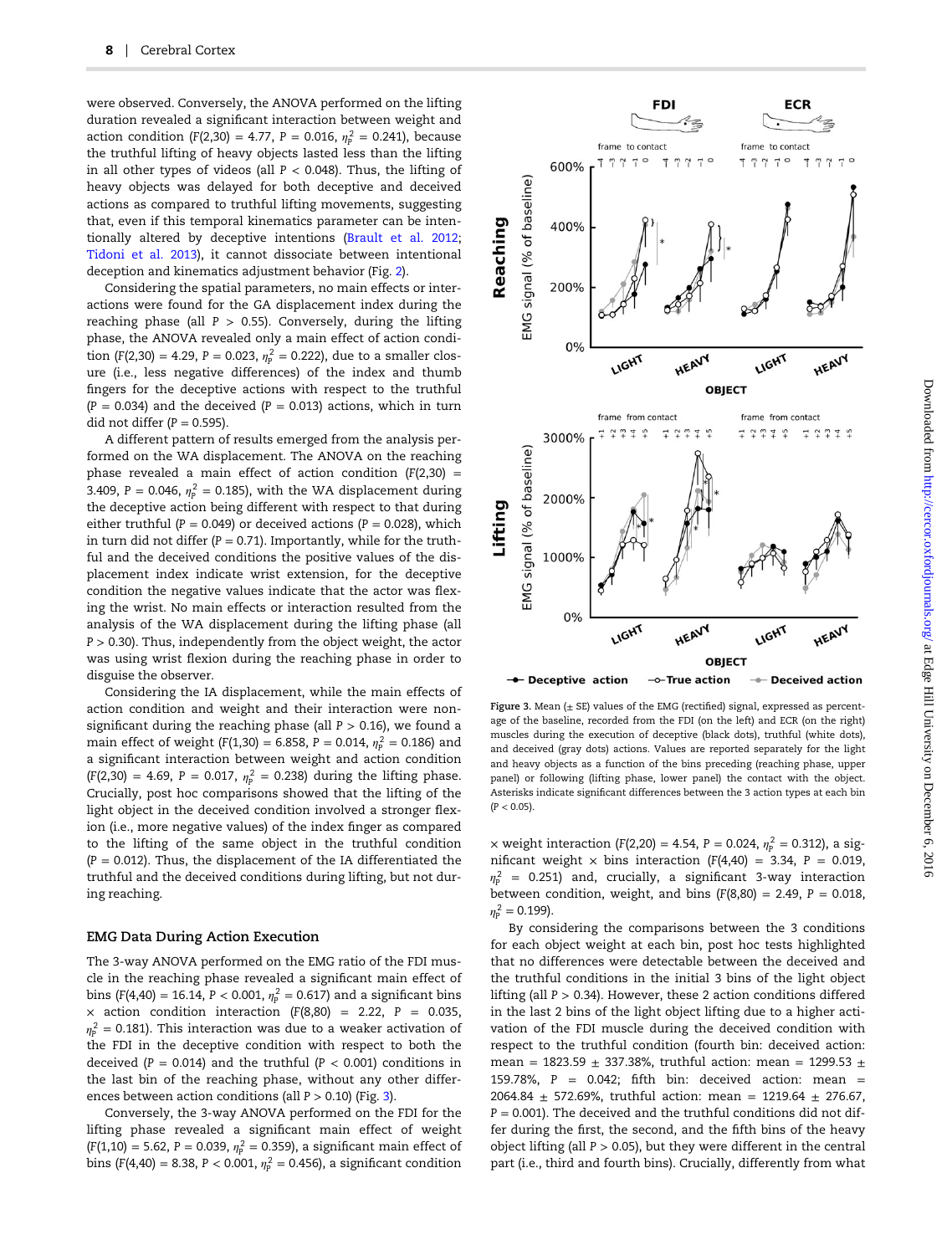was observed during the lifting of the light object, here we found that the FDI activity was lower during the execution of deceived versus truthful actions (third bin: deceived action: mean =  $1172.80 \pm 224.66\%$ , truthful: mean =  $1799.51 \pm 408.96\%$ ,  $P = 0.016$ ; fourth bin: deceived action: mean = 2130.89  $\pm$  578.95%, truthful: mean =  $2760.62 \pm 523.15\%$ , P = 0.007). Thus, we observed that, once the actual weight of the object became known in the deceived condition, the FDI muscle was involved in adjusting the lifting of the object according to its actual weight. In particular, in the central and last phases of truthful lifting, the FDI muscle was more activated for the heavy than for the light object (third bin:  $P = 0.023$ ; fourth bin:  $P < 0.001$ ; fifth bin:  $P < 0.001$ ), in keeping with the sensitivity of the hand muscles to object weight [\(Alaerts et al. 2010a,](#page-12-0) [2010b;](#page-12-0) [Senot et al.](#page-14-0) [2011;](#page-14-0) [Tidoni et al. 2013](#page-14-0)). Importantly, this weight-sensitivity was reflected into a reduced activation of the FDI while the actors were lifting an object that was expected to be lighter than its actual weight as compared to when they received truthful information. Conversely, in keeping with the greater flexion of the index finger during the deceived lifting of the light object that was obtained in the kinematic analysis of stimuli, the FDI activity was higher when lifting an object that was expected to be heavier than its actual weight, thus confirming that FDI activity allowed to dissociate the deceived and the truthful action conditions.

Moving to the post hoc comparisons between the deceptive and the true conditions, no difference was found during the lifting of the light object (all bins:  $P > 0.053$ ) and in the first 3 bins of the lifting of the heavy object (all  $P > 0.36$ ). Conversely, the FDI activity was higher during the true than the deceptive condition in the final part of the heavy object lifting, namely in the fourth bin (true: mean =  $2760.62 \pm 523.15$ %, deceptive: mean =  $1830.95 \pm 252.03$ %,  $P < 0.001$ ) and in the fifth bin (true: mean =  $2369.82 \pm 487.11$ %, deceptive: mean =  $1814.82 \pm 307.33$ %,  $P = 0.029$ ). Again, this modulation of the FDI activity according to the deceptive versus genuine intention of the actor, being dependent from the object weight, might reflect the higher activation of the FDI muscle in the truthful lifting of the heavy object. Indeed, during the truthful lifting, but not during the deceptive (or the deceived) lifting, the recorded activation of this muscle significantly increased when participants lifted the heavy object with respect to when they lifted the light one (third bin:  $P = 0.023$ ; fourth bin:  $P < 0.001$ ; fifth bin:  $P < 0.001$ ). No differences were found between deceived and deceptive actions performed on the light or heavy object (all  $P > 0.06$ ).

The ANOVA performed on the ECR EMG ratio in the reaching phase revealed only a significant main effect of bins  $(F(4,40) =$ 18.15, P  $<$  0.001,  $\eta_{\rm P}^2$  = 0.644), which reflected higher activity of the ECR muscle in the fourth bin with respect to the first  $(P = 0.018)$ and second  $(P = 0.018)$  ones and in the fifth bin with respect to the previous ones (all  $P < 0.001$ ). Concerning the lifting phase, the ANOVA showed a main effect of weight  $(F(1,10) = 17.86,$  $P = 0.002$ ,  $\eta_P^2 = 0.641$ ), a main effect of bins (F(4,40) = 6.71,  $P < 0.001$ ,  $\eta_P^2 = 0.401$ ), and a significant 2-way bins  $\times$  weight interaction (F(4,40) = 5.93, P < 0.001,  $\eta_{\rm P}^2 = 0.372$ ). Post hoc comparisons revealed that the activity of the ECR in the last 2 bins was higher for the lifting of the heavy object than for the lifting of the light one (all  $P < 0.001$ ). Crucially, in this case, the 3-way interaction between action condition, weight, and bins was far from significance  $(F(8,80) = 0.518, P = 0.839)$ , thus ruling out a different involvement of this forearm muscle during the true, deceptive, and deceived lifting of the 2 objects. In sum, while the differential activation of the FDI for the lifting of the light and heavy objects provided information on whether the action was

truthful, deceptive, or deceived, the activity of the ECR muscle did not differentiate between these action conditions.

#### Behavioral Data

The repeated-measures ANOVA run on the d' values revealed a significant main effect of action condition  $(F(2,30) = 22.48,$  $P < 0.001$ ,  $\eta_P^2 = 0.6$ ). Post hoc comparisons showed that participants were less accurate in judging the weight of the object when the actor tried to deceive them (deceptive condition: mean =  $-0.197$ , SE = 0.137) with respect to either when the actor was fooled (deceived condition: mean  $= 0.562$ ,  $SE = 0.089$ ; deceptive vs. deceived condition:  $P < 0.001$ ) or during the truthful condition (truthful condition: mean =  $0.473$ , SE =  $0.085$ ; deceptive vs. truthful condition:  $P < 0.001$ ), without differences between these 2 last genuine conditions (deceived vs. truthful condition:  $P = 0.661$ ) (Fig. 4).

Importantly, the results of the repeated-measures ANOVA performed on the response criterion c showed no main effect of action condition (F(2,30) = 2.45, P = 0.103,  $\eta_p^2$  = 0.140), thus ruling out changes in response bias during the WDT.

Lastly, t-tests comparisons revealed that performance was higher with respect to the chance level for the deceived and the truthful actions (deceived:  $t(15) = 5.92$ ,  $P < 0.001$ ; truthful:  $t(15) = 5.57$ ,  $P < 0.001$ ), but not for the deceptive action condition (deceptive:  $t(15) = -1.44$ ,  $P = 0.171$ ), indicating that participants were not able to recognize the object weight above chance when the actor was trying to deceive them.

These results indicate that our manipulation was effective in fooling the observers. Furthermore, they show that intentionally fooling, but not accidentally adjusted kinematics hindered the ability in discriminating object weight. Indeed, participants were able to estimate the actual object weight even when the actor was fooled and hence engaged in attuning the movement to accomplish the action.

# MEP Data

No difference was found between MEP values recorded at the baseline sessions at the beginning and at the end of the experimental session (time:  $F(1,15) = 0.13$ ,  $P = 0.719$ ) independently of the observed stimulus (i.e., fixation cross or static hand) or of the recorded muscle (all  $F(1,15) < 4.5$ ,  $P > 0.05$ ). Consequently, baseline motor excitability did not change during the experiment nor was it affected by the observation of a static hand. Furthermore, our thresholding procedure allowed us to record comparable MEP amplitudes from both muscles.



Figure 4. Effects of the observation of the deceptive (black bars), true (white bars), and deceived (gray bars) actions on participants' ability to perform the WDT. Values correspond to mean (±SE) sensitivity (d', left) and response bias (right) for each condition. Asterisks indicate significant post hoc comparisons  $(P < 0.05)$ .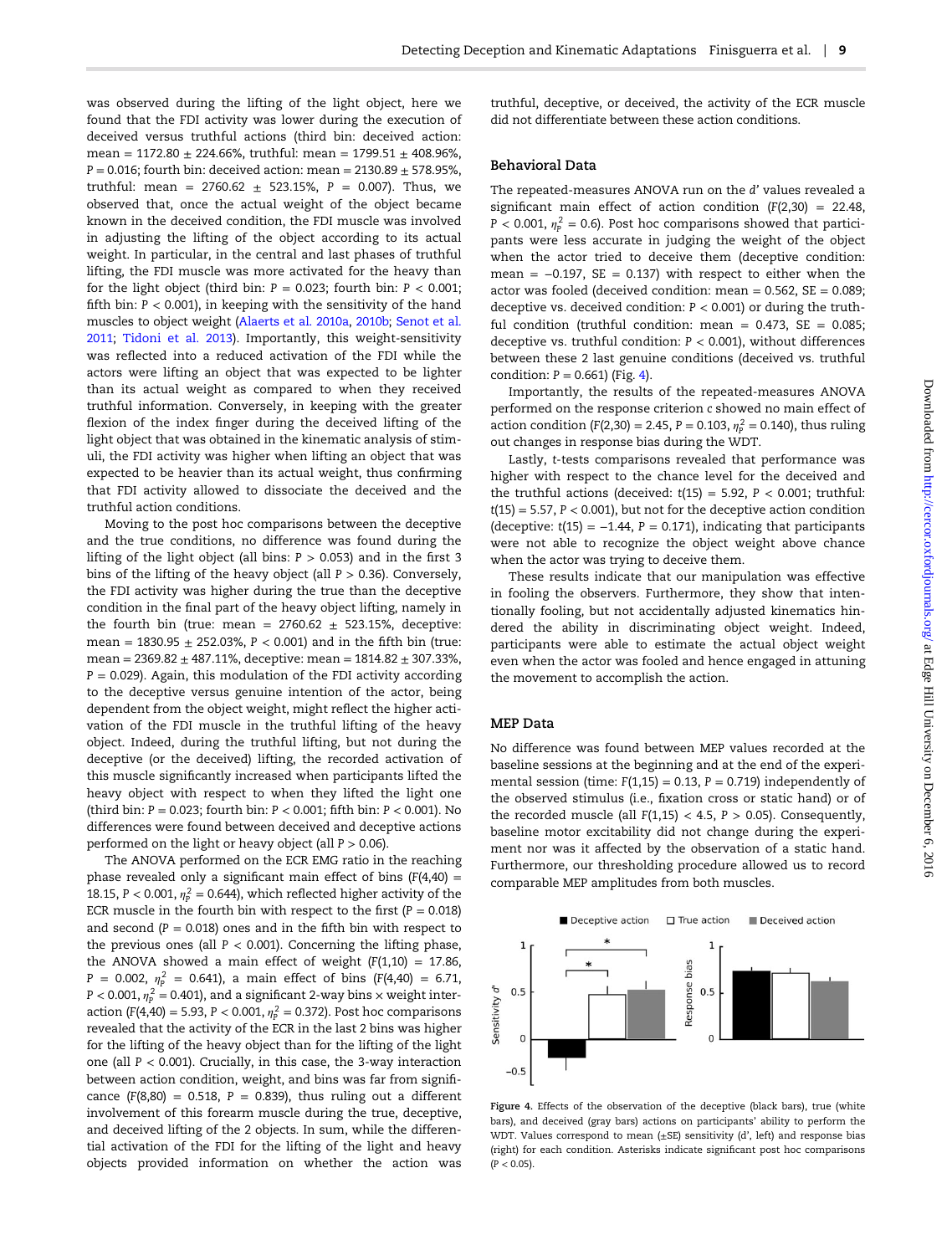By considering the analysis performed on the differential normalized indices of MEP amplitude modulation during the WDT, the 3-way action condition  $\times$  weight  $\times$  muscle repeatedmeasures ANOVA revealed a significant intercept effect  $(F(1,15) =$ 13.53,  $P = 0.002$ ,  $\eta_P^2 = 0.474$ ), indicating that overall MEP amplitudes during action observation were higher than at baseline (0 level). MEP amplitudes, however, were differently modulated depending on the type of action that was observed (action condition: F(2,30) = 11.24, P < 0.001,  $\eta_{\rm p}^2$  = 0.428). Post hoc analysis showed that MEPs were more enhanced during the observation of deceptive actions (mean = 0.059,  $SE = 0.027$ ,  $P = 0.011$ ) than during the observation of truthful (mean =  $0.044$ , SE =  $0.027$ ) and deceived actions (mean =  $0.033$ , SE =  $0.022$ , P < 0.001). Comparable MEP amplitudes were, conversely, obtained overall from the 2 muscles during the observation of truthful and deceived actions ( $P > 0.05$ ). The main effect of object weight and the interaction between object weight and action were not significant. We also found a significant main effect of muscle  $(F(2,30) = 6.86, P = 0.019, \eta_{P}^{2} = 0.313)$ , due to higher activation of the FDI muscle (mean =  $0.055$ , SE =  $0.034$ , P =  $0.019$ ) with respect to the ECR muscle (mean =  $0.036$ , SE =  $0.028$ ), and crucially a significant interaction between action and muscle  $(F(2,30) = 8.12, P = 0.002, \eta_P^2 = 0.351)$ , suggesting that the 3 actions modulated the MEPs recorded from the 2 muscles with different patterns. For the FDI muscle, we found that, respect to truthful actions (mean =  $0.053$ , SE =  $0.022$ ), CSE increased during the observation of deceptive actions (mean =  $0.074$ ,  $SE = 0.022$ ,  $P < 0.001$ ), but it decreased during the observation of deceived ones (mean =  $0.037$ , SE =  $0.017$ , P <  $0.001$ ). For this hand muscle, the difference between deceptive and deceived actions was also significant ( $P < 0.001$ ). The ECR CSE was enhanced during observation of deceptive actions (mean = 0.044,  $SE = 0.018$ ) as compared to truthful (mean = 0.034,  $SE = 0.017$ ,  $P = 0.014$ ) and deceived actions (mean = 0.028, SE = 0.015,  $P < 0.001$ ). However, in this case, no significant difference was obtained between deceived and truthful actions ( $P > 0.09$ ) (Fig. 5). Thus, while observation of deceptive actions increased the CSE of both muscles, observation of unintentionally altered kinematics in deceived actions reduced CSE in a musclespecific fashion. Indeed, CSE was reduced during the observation of deceived versus truthful actions only for the FDI muscle,



Figure 5. Effects of the observation of the deceptive (black bars), true (white bars), and deceived (gray bars) actions on CSE recorded from the right FDI (on the left) and the right ECR (on the right) muscles. Values correspond to the difference between the log values of the MEP amplitude [log (mean MEP amplitude value in mV +1)] during each experimental condition and at baseline. Error bars indicate SEs. Asterisks indicate significant post hoc comparison  $(P < 0.05)$ .

whose kinematics allowed differentiating truthful and deceived actions in the videos.

No significant correlations were found between the normalized amplitudes of MEPs recorded from the 2 muscles and the individual scores at the 4 IRI subscales (all  $P > 0.14$ ), suggesting that trait empathy did not influence motor resonance during the observation of the 3 action conditions of the current experiment.

# Discussion

Several previous studies have shown that observing others' actions facilitates the observer's motor system [\(Fadiga et al.](#page-13-0) [2005;](#page-13-0) [Avenanti et al. 2013\)](#page-12-0). However, it is unclear whether such facilitation reflects the mapping of low-level action descriptors, as suggested by the match with the observed or inferred pattern of muscle activation in terms of muscle somatotopy and temporal deployment ([Gangitano et al. 2001](#page-13-0); [Borroni et al. 2005;](#page-12-0) [Urgesi et al. 2006;](#page-14-0) [Valchev et al. 2015\)](#page-14-0), or the higher-level aspects such as goals [\(Cattaneo et al. 2009,](#page-13-0) [2013](#page-13-0); [Cavallo et al. 2013\)](#page-13-0) and intentions ([Tidoni et al. 2013](#page-14-0)), as suggested by the generalization of effects across muscles [\(Borroni et al. 2008](#page-12-0)) or effectors (Senna [et al. 2014](#page-14-0); [Finisguerra et al. 2015\)](#page-13-0). In the present study, we aimed to test whether the modulation of the observer's motor system during observation of deceptive actions [\(Tidoni et al. 2013\)](#page-14-0) reflects the decoding of the actor's intentions or the mapping of the kinematic adaptations required to fool the observer. We presented observers with videos of an actor reaching and lifting an object following a well-organized pattern of muscle activity. Importantly, each action could be performed with the goal of providing deceitful (i.e., deceptive condition) or truthful (i.e., truthful and deceived conditions) information, thus with fooling or genuine intentions. Furthermore, actions could be performed with an expected kinematic pattern (i.e., truthful actions) or present kinematic alterations that were aimed by either deceitful (i.e., deceptive actions) or genuine (i.e., deceived actions) intentions. Thus, by independently manipulating the intention and kinematic hierarchical levels of action representation [\(Hamilton and Grafton 2007\)](#page-13-0), we could assess how they entail the observer's motor system. We found that, as compared to observing truthful actions, observing kinematic alterations determined by deceptive intentions induced a muscle-independent CSE facilitation, while observing kinematic alterations determined by genuine intentions induced a muscle-specific CSE inhibition. This pattern of modulation was not affected by the different levels of dispositional empathy reported by the observers. Taken together, our results suggest that both intention and kinematic hierarchical levels of action representation modulate the motor system, but they likely do so through 2 dissociable mechanisms, as reflected by different direction of CSE modulation and muscle specificity.

# Deceptive Intentions but not Kinematic Adaptations Fool the Onlookers

In everyday life, we can discriminate the weight of an object by observing its lifting movement. Our behavioral results confirmed the ability to recognize an object weight by observing honest actors lifting it in a typical way. Indeed, subtle weight variations introduce specific kinematic changes of the actor's reaching and lifting movements and the observer is sensitive to this information [\(Runeson and Frykholm 1981;](#page-14-0) [Hamilton et al.](#page-13-0) [2004\)](#page-13-0). In particular, the kinematic analysis of our truthful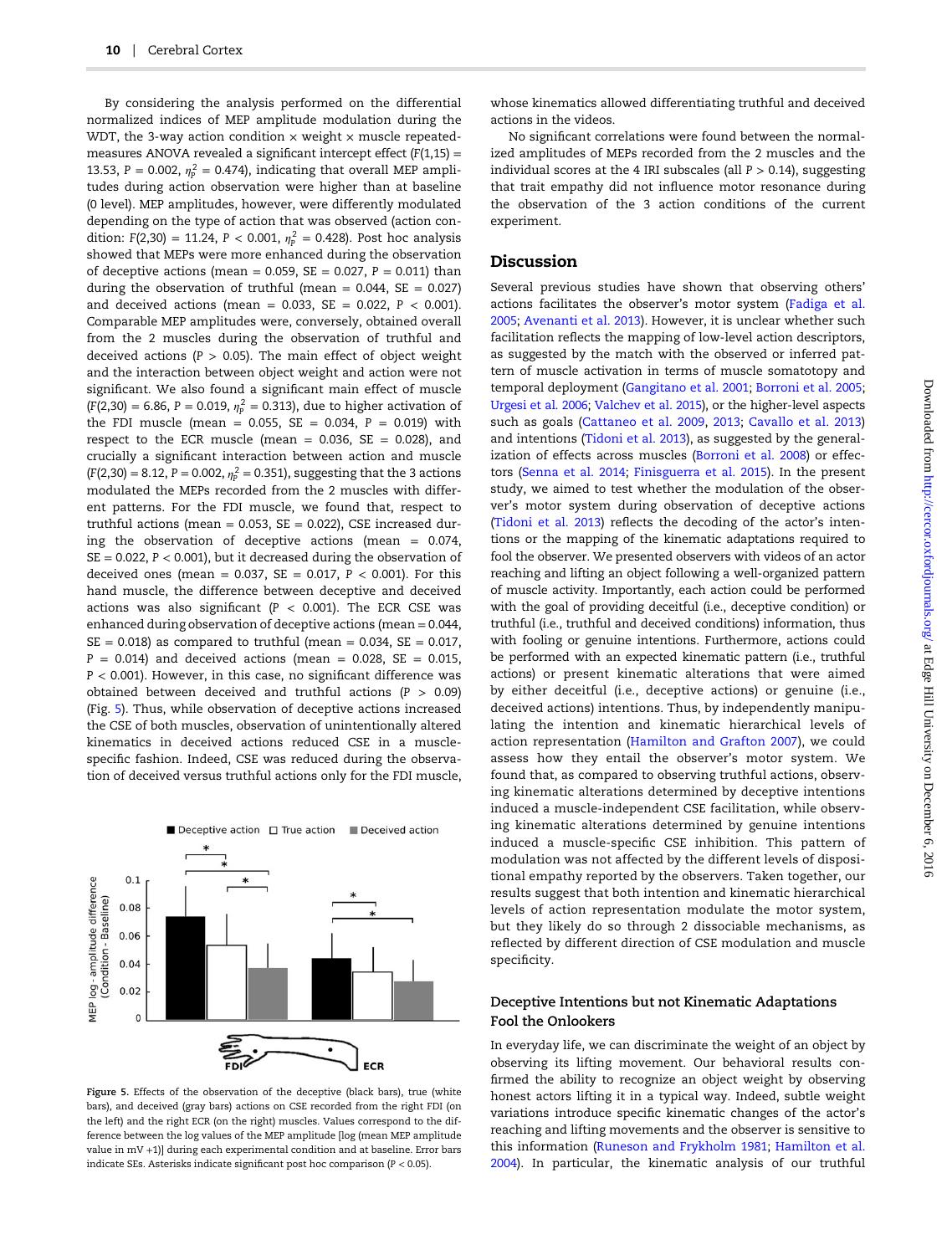action videos showed that heavy as compared to light objects triggered movements characterized by longer reaching duration and shorter lifting duration, as well as by higher FDI contraction. Thus, as far as our kinematic and EMG analyses allowed us to ascertain, movement duration and index finger flexion were a trustful cue to estimate object weight. Crucially, differences in lifting duration according to object weight were masked during performance of actions with deceptive intention, since the actors tended to prolong the lifting of the heavy object in order to minimize the postural cues that may inform on the object weight. In a similar vein, the actors tended to exaggerate the flexion of the wrist during the reaching phase and to reduce the closure of the index and thumb fingers during the lifting phase (with reduced FDI contraction) when they acted with the intent to fool the observer (deceptive actions) as compared to when they acted with genuine intentions (truthful and deceived actions). These effects were independent from the object weight. Providing exaggerated body-related cues that induce others to make incorrect action predictions and minimizing or delaying informative postural cues are fundamental aspects of effective deception [\(Brault et al. 2010](#page-12-0); [Brault et al.](#page-12-0) [2012\)](#page-12-0). Here, we showed that these alterations of movement kinematics succeeded in blurring the observer's sensitivity in predicting object weight by observing reaching-to-grasp and lifting movements. Importantly, accidental alterations of movement kinematics to adapt to unexpected object weight [\(Johansson and Westling 1988\)](#page-13-0) could be detected and used by the observers to predict the actual object weight in the deceived condition, as no difference in the observers' predictions of truthful and deceived actions was found. In particular, the kinematic analysis showed that, while movement duration, wrist flexion and GA could not help to make a distinction between truthful and deceived actions, the index finger was more flexed (and the FDI more contracted) during the lifting of an object that was expected to be heavier as compared to the corresponding truthful actions. Thus, while the exaggerated flexion of the wrist and the alterations of movement duration successfully fooled the observers in the deceptive condition, the sudden adjustments of the index finger kinematics while grasping an unexpected-weight object could be promptly detected by the observers in order to update their predictions on the actual object weight in the deceived condition. Importantly, these 2 conditions elicited different patterns of modulation on the observer's motor cortex.

# The Muscle-Independent CSE Enhancement "Mirrors" Deceptive Intention

Understanding others' behavior seems to imply the matching of the observed action kinematics with the motor program that would be required for the observer to produce the same action [\(Calvo-Merino et al. 2006](#page-13-0)). This matching process is used to anticipate the future course of actions [\(Kilner et al. 2004;](#page-13-0) [Wilson and Knoblich 2005](#page-14-0); [Aglioti et al. 2008](#page-12-0); [Urgesi et al. 2010\)](#page-14-0) and predict the underlying intention ([Kilner et al. 2007\)](#page-13-0). Compatibly with the role of motor simulation in action understanding studies showed that performing a given action influences the perception of others' movements ([Kilner et al. 2003;](#page-13-0) [Hamilton et al. 2004\)](#page-13-0). For instance, constraining observers to lift a light or a heavy box affected their perceptual judgments about the weight of objects lifted by another individual [\(Hamilton et al. 2004](#page-13-0)). Furthermore, it has been proposed that the detection of a conflict between the observed kinematics and the motor pattern that the observers predict through their stored internal model may allow the recognition of deceptive intents in others' behavior [\(Ekman and O](#page-13-0)'Sullivan 1991; [Bond](#page-12-0) [et al.](#page-12-0) 1992; [Wolpert et al. 1995;](#page-14-0) [Grèzes et al. 2004a](#page-13-0)).

In keeping with a strong link between action simulation and the ability to detect deception, [Tidoni et al. \(2013\)](#page-14-0) demonstrated that perceiving deceptive actions facilitates the observers' motor system more than observing truthful actions. Our findings for the deceptive condition are in keeping with those of [Tidoni et al. \(2013\)](#page-14-0) and can be explained in the light of the predicting coding framework [\(Wilson and Knoblich 2005;](#page-14-0) [Kilner](#page-13-0) [et al.](#page-13-0) 2007). In this view, the increase in CSE in the deceptive condition may reflect the increase in the prediction error, generated by the mismatch between the priors related to both the intention and the action kinematics and the incoming information, and the need to adjust the predictions in order to minimize the error.

Crucially, however, the deception-related facilitation of motor activity in [Tidoni et al.](#page-14-0)'s (2013) study was highly musclespecific, since it differently involved the hand and forearm muscles according to their motor role during actual execution of deceptive versus truthful actions. Conversely, here we found a muscle-independent CSE facilitation that cannot be explained by a direct mapping of the observed kinematics to attain deceptive behavior. Indeed, no differences were present between the deceptive and the 2 conditions with genuine intent for the kinematic parameters involving the index finger, since both the index angle and the GA were not affected by deceptive intention. Moreover, while the MEPs for both muscles were more facilitated during the observation of deceptive versus truthful actions, the EMG activity of the FDI muscle was lower during the execution of deceptive versus truthful actions. In a similar vein, even if changing wrist kinematics was used to fool the observers, this involved an exaggerated flexion, which maps the motor role of wrist flexor muscles (e.g., flexor carpi radialis as in [Tidoni et al. 2013\)](#page-14-0), but not of the ECR muscle ([Borroni](#page-12-0) [et al.](#page-12-0) 2005). This was also suggested by the analysis of EMG activity during the actual execution of the same movements, which showed that the ECR was not modulated during the execution of deceptive versus truthful actions. Thus, we suggest that the muscle-independent facilitation of the observer's motor cortex during observation of deceptive actions in the present study was specifically triggered by coding deceptive intentions rather than by coding the altered kinematic pattern required to accomplish a fooling action.

Nevertheless, the discrepancy between the high degree of topographic specificity reported in the previous study of deceptive action detection ([Tidoni et al. 2013\)](#page-14-0) and the muscleindependent facilitation that we have found here may be explained by the differences between the tasks used in the 2 studies. Crucially, task differences were 2-fold: the presence of the deceived condition, which was present in our study and absent in the study by [Tidoni et al. \(2013\),](#page-14-0) and the feature of the observed action that participants had to discriminate in the 2 tasks, namely the actual weight of the object in our study and actor's deceptive intention in the [Tidoni et al.](#page-14-0)'s (2013) study. Concerning the first aspect, differences can be due to the fact that, in the absence of deceived trials, participants could rely on the detection of kinematic alterations to perform a dichotomic discrimination between a deceptive and a genuine action, because kinematic alterations co-varied with deceptive intention. Thus, the modulation of motor facilitation obtained in such a 2AFC deception detection task may reflect either the coding of deceptive intentions or the mapping of the associated kinematic alterations. Conversely, since also deceived trials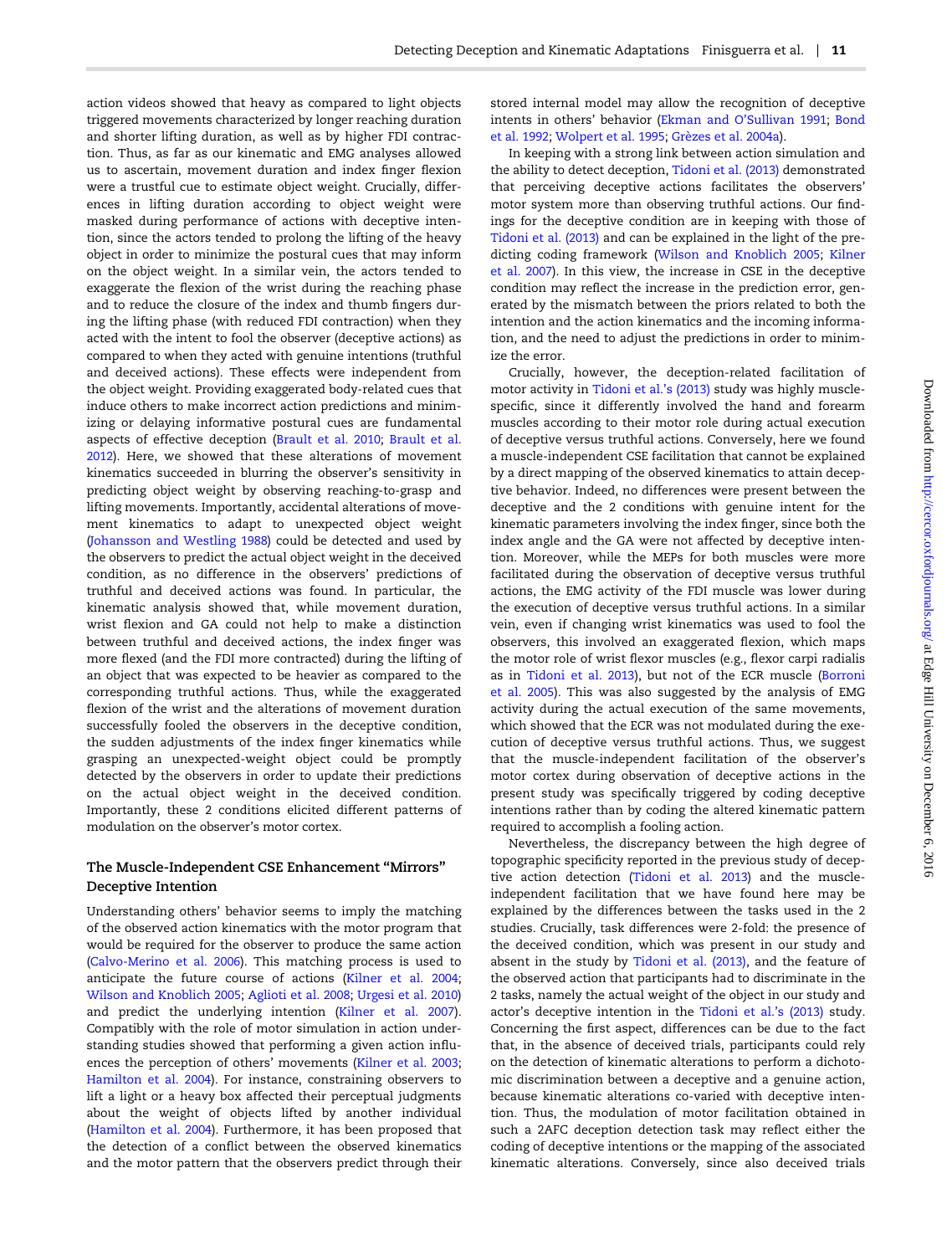were included in our study, the detection of kinematic alterations per se could not be used to discriminate genuine versus deceptive intentions, because kinematic alterations were also present for the deceived actions, which were driven by genuine intentions. In this way, the modulation of motor facilitation obtained in the 2AFC WDT might reflect only the coding of deceptive intention. Regarding the second aspect, we can speculate that our WDT taps on a more ecological situation, in which other individuals may perform movements with kinematic alterations even in the absence of a deceptive intention and the observer needs to infer which is the intention underlying such alterations in order to predict and react to their behavior rather than just saying if they are fooling or not. During the observation of interacting partners, intention comprehension is crucial in so far as it allows predicting what they are actually doing, rather than only understanding if they are attempting to deceive or not. In fact, in some competitive settings (e.g., sport) we can assume that others are trying to fool us, but predicting the outcome of their fooling actions may still be a challenging task that is crucial for planning an appropriate response. In our study, not only was the detection of kinematic alterations insufficient to detect a deceptive intention but also the participants had to infer the actual weight of the object by taking into account the observed kinematics and the inferred intention of the actor. These task differences might explain the different degree of muscle specificity in motor facilitation obtained in the 2 studies. Indeed, recent studies have demonstrated the high flexibility of motor resonance in the observers' brain, as the amount of motor facilitation can be modulated by the instructions given to the participants [\(Bardi et al. 2015](#page-12-0)) and can reflect either direct mirroring or complementing an observed action according to contextual variables [\(Sartori et al. 2013\)](#page-14-0).

Here, by presenting both deceptive and deceived actions in a WDT we could dissociate the processing of deceptive intention and the detection of kinematic alterations and provided evidence that the activity of the observer's motor system can mirror the intentional level of observed actions beyond processing kinematic alterations.

# The Muscle-Specific CSE Decrease Mirrors Kinematic Adaptations

While the muscle-independent facilitation during observation of deceptive actions cannot be explained by mapping the observed kinematics, the muscle-specific decrease in CSE for the FDI, but not for the ECR muscle, during the observation of deceived actions with respect to the observation of true actions seems to directly map the observed kinematic alterations. Indeed, from a kinematic point of view, the 2 conditions underlined by a genuine intention (i.e., truthful and deceived actions) differed only for a more limited displacement of the index angle during the deceived condition, but no differences were observed for the wrist parameters. In a similar vein, the analysis of the EMG activation during action execution revealed that only the FDI, but not the ECR activity changed during the lifting of an object with an unexpected weight. Coherently, MEPs data showed a muscle-specific decrease of CSE for the FDI muscle, but not for the ECR muscle. This effect might reflect the mapping of the amount of displacement of the index angle during the lifting phase. For instance, [Cattaneo et al. \(2013\)](#page-13-0) showed that the CSE of the observer's finger muscles correlated with the velocity of the movements to operate pliers. Similarly, we observed a decrease in CSE for the FDI muscle during the observation of deceived actions, which were, indeed,

characterized by slower index finger displacement with respect to the truthful condition.

Alternatively, in the predictive coding framework ([Wilson and](#page-14-0) [Knoblich 2005](#page-14-0); [Kilner et al. 2007\)](#page-13-0), the muscle-specific decrease of the FDI CSE in the deceived condition might reflect the observation of unpredicted movements. In this condition, once the object weight became known, the actors altered their lifting behavior, particularly for the index finger parameters. Thus, after a prediction was made on the basis of the initial reaching and grasping movements, the new sensory information conflicted with the predicted kinematics, leading to a decrease of the activity of the inaccurate motor representation. This interpretation is in keeping with previous studies showing CSE decrease during the observation of unpredicted movements. For example, [Gangitano et al. \(2004\)](#page-13-0) reported suppression of mirror-like facilitation when participants saw an unnatural grasping obtained by delaying finger aperture. A similar suppression effect was obtained by [Tomeo et al. \(2013\)](#page-14-0) when expert goalkeepers observed kicking actions containing incongruent body kinematics and by [Mattiassi et al. \(2014\)](#page-13-0) when the observers viewed a sequence of 2 incongruent finger movements, even if the first movement was masked not to be consciously detected by the participants. In a similar vein, when the observers expected a specific kinematic pattern depending on a semantic cue informing on the object weight [\(Senot et al. 2011\)](#page-14-0) or affordance [\(Janssen](#page-13-0) et [al. 2015\)](#page-13-0) or on the context of the action [\(Amoruso and Urgesi](#page-12-0) [2016](#page-12-0)), observation of an action pattern that disconfirmed their expectations suppressed motor resonance.

In other ways, studies have found increased motor facilitation while participants observed [\(Romani et al. 2005;](#page-14-0) [Avenanti](#page-12-0) [et al.](#page-12-0) 2007) or imagined [\(Bufalari et al. 2010\)](#page-13-0) impossible movements, which violate the biomechanical constraints of the human body, or in experts during observation of erroneous piano fingerings ([Candidi et al. 2014](#page-13-0)) or basketball throws ([Aglioti](#page-12-0) [et al.](#page-12-0) 2008). In all these cases, however, the observed movement was incorrect and mismatched the (correct) kinematic pattern to successfully obtain the action outcome. Thus, the increase of motor facilitation obtained in these studies likely reflected the detection of erroneous motor performance. Conversely, in our deceived action condition, abrupt kinematics alterations occurred once the actors lifted an object of unexpected weight, but these alterations were aimed at successfully adapting the movement to the actual object weight. Thus, in our case and in all those studies ([Senot et al. 2011](#page-14-0); [Tomeo et al. 2013](#page-14-0); [Mattiassi](#page-13-0) [et al.](#page-13-0) 2014; [Janssen et al. 2015\)](#page-13-0) showing suppression of motor facilitation for unpredicted actions, the expected motor representation was incorrect and the observers had to rely on the incoming kinematic adaptations to understand the actual action outcome. In sum, we propose that the muscle-specific CSE decrease during observation of deceived actions might be due to the discrepancy between the kinematics pattern erroneously predicted on the basis of the reaching and grasping phases and the kinematic pattern correctly predicted on the basis of the observed adaptations during the lifting phase.

Previous neuroimaging studies [\(Grèzes et al. 2004a](#page-13-0), [2004b\)](#page-13-0) have shown that violations of the observer's predictions engage a network of temporal, prefrontal, and cerebellar areas. In particular, [Grèzes et al. \(2004b\)](#page-13-0) used an action observation condition in which the actors could or could not have correct information about the weight of the to-be-lifted object and the observer had to judge if the actor had correct expectations about the object weight. In a further study, [Grèzes et al. \(2004a\)](#page-13-0) compared this condition with a deception detection task, in which the actors always had correct information about the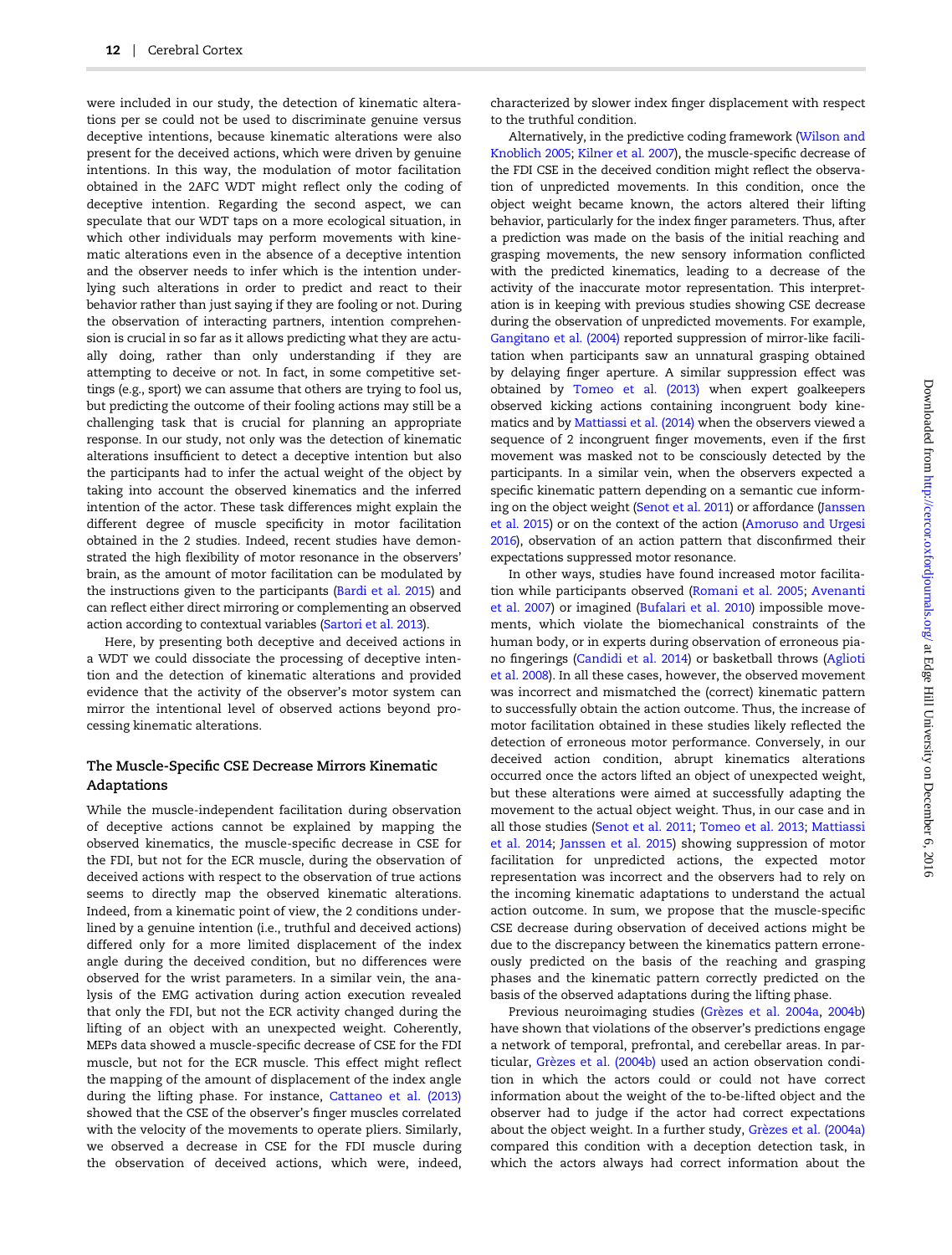<span id="page-12-0"></span>weight of the to-be-lifted object, but they could try to deceive the observer. In both studies, participants were asked to make judgments about mental states (i.e., weight expectations or deceptive intention) by observing action kinematics and noticing the kinematic alterations required to adapt to unexpected object weight or to deceive the observer. Accordingly, actions judged as reflecting false belief and actions judged as reflecting deceptive intention were both associated to activations in the superior temporal sulcus, lateral orbitofrontal cortex, dorsomedial frontal cortex, and cerebellum. Nevertheless, the 2 conditions differed because of greater activation for noticing deceptive intentions in areas involved in affective processing, namely in the amygdala and the anterior cingulate cortex. However, since the 2 conditions were not administered within the same task and to the same group of observers, it was not clear whether these activations reflected detection of kinematic alterations, false belief or deceptive intention. By presenting deceived and deceptive actions within the same WDT, our study attempted to dissociate the motor response to kinematic adaptations and actor's intention.

# Conclusions

The results of the present study show that the observer's motor system may code both the intention and the kinematic aspects of deceptive actions. In particular, while we corroborate previous findings showing that observing deceptive intentions increases motor facilitation during action observation, by implementing a condition in which the observers are faced with kinematic alterations not aimed by deceptive intentions, we were able to dissociate the effects of intention and kinematics coding. We found that processing kinematic adaptations embedded in non-deceptive actions induced a muscle-specific reduction rather than an increase of motor facilitation. Thus, the increase of motor facilitation for deceptive actions, which was not muscle-specific, is likely to reflect processing of the underlying intention rather than of the kinematics to attain fooling behavior. This suggests that both low- and high-level aspects of observed actions seem to be mapped onto the observer's motor system. The different direction of their modulation on motor facilitation and the different level of muscle specificity, however, might suggest that they are mediated by different neurophysiological mechanisms.

Classical views of MNS activity suggests that the direct matching of the observed kinematics on the observer's motor representations might underlie the ability to attribute an intentional meaning to the movement of others ([Rizzolatti and](#page-14-0) [Sinigaglia 2007](#page-14-0)). However, it is also possible that high-level processes involving mentalizing system areas (i.e., medial prefrontal cortex but also the temporal-parietal junction and posterior cingulate cortex) might mediate the intentional modulation of motor resonance (e.g., [Catmur 2015\)](#page-13-0).

Although the present single-pulse TMS study cannot elucidate the source of the modulations of M1 activity according to intention and kinematics, combining this paradigm with a systematic investigation of the role of fronto-parietal MNS and mentalizing system areas might offer a promising tool to investigate the different and complementary contributions of these networks to social perception and cognition.

# Funding

This work was supported by Ministero Istruzione Universita'e Ricerca (Progetti di Ricerca di Interesse Nazionale, PRIN 2009;

Prot. no. 2009A8FR3Z; to C.U., Futuro In Ricerca, FIR 2012, Prot. N. RBFR12F0BD; to C.U.) and from Istituto di Ricovero e Cura a Carattere Scientifico 'E. Medea' (Ricerca Corrente 2014, Ministero Italiano della Salute; to C.U.).

# Notes

Conflict of Interest: None declared.

# References

- Aglioti SM, Cesari P, Romani M, Urgesi C. 2008. Action anticipation and motor resonance in elite basketball players. Nat Neurosci. 11:1109–1116.
- Alaerts K, Senot P, Swinnen SP, Craighero L, Wenderoth N, Fadiga L. 2010a. Force requirements of observed object lifting are encoded by the observer's motor system: a TMS study. Eur J Neurosci. 31:1144–1153. [http://doi.org/10.1111/j.](http://dx.doi.org/http://doi.org/10.1111/j.1460-9568.2010.07124.x) [1460-9568.2010.07124.x.](http://dx.doi.org/http://doi.org/10.1111/j.1460-9568.2010.07124.x)
- Alaerts K, Swinnen SP, Wenderoth N. 2010b. Observing how others lift light or heavy objects: which visual cues mediate the encoding of muscular force in the primary motor cortex? Neuropsychologia. 48:2082–2090. [http://doi.org/10.1016/j.](http://dx.doi.org/http://doi.org/10.1016/j.neuropsychologia.2010.03.029) [neuropsychologia.2010.03.029.](http://dx.doi.org/http://doi.org/10.1016/j.neuropsychologia.2010.03.029)
- Amoruso L, Urgesi C. 2016. Contextual modulation of motor resonance during the observation of everyday actions. NeuroImage. 134:74–84. [http://doi.org/10.1016/j.neuroimage.](http://dx.doi.org/http://doi.org/10.1016/j.neuroimage.2016.03.060) [2016.03.060](http://dx.doi.org/http://doi.org/10.1016/j.neuroimage.2016.03.060).
- Ansuini C, Cavallo A, Bertone C, Becchio C. 2015. Intentions in the brain: the unveiling of Mister Hyde. Neuroscientist. 21: 126–135. [http://doi.org/10.1177/1073858414533827.](http://dx.doi.org/http://doi.org/10.1177/1073858414533827)
- Avenanti A, Bolognini N, Maravita A, Aglioti SM. 2007. Somatic and motor components of action simulation. Curr Biol. 17: 2129–2135. [http://doi.org/10.1016/j.cub.2007.11.045](http://dx.doi.org/http://doi.org/10.1016/j.cub.2007.11.045).
- Avenanti A, Candidi M, Urgesi C. 2013. Vicarious motor activation during action perception: beyond correlational evidence. Front Hum Neurosci. 7. [http://doi.org/10.3389/fnhum.](http://dx.doi.org/http://doi.org/10.3389/fnhum.2013.00185) [2013.00185](http://dx.doi.org/http://doi.org/10.3389/fnhum.2013.00185).
- Bardi L, Bundt C, Notebaert W, Brass M. 2015. Eliminating mirror responses by instructions. Cortex. 70:128–136. [http://doi.](http://dx.doi.org/http://doi.org/10.1016/j.cortex.2015.04.018) [org/10.1016/j.cortex.2015.04.018.](http://dx.doi.org/http://doi.org/10.1016/j.cortex.2015.04.018)
- Becchio C, Sartori L, Castiello U. 2010. Toward you: the social side of actions. Curr Dir Psychol Sci. 19:183–188. [http://doi.](http://dx.doi.org/http://doi.org/10.1177/0963721410370131) [org/10.1177/0963721410370131](http://dx.doi.org/http://doi.org/10.1177/0963721410370131).
- Bond CF, Omar A, Pitre U, Lashley BR, Skaggs LM, Kirk CT. 1992. Fishy-looking liars: deception judgment from expectancy violation. J PersSocial Psychol. 63:969–977.
- Bonino S, Lo Coco A, Tani F, Deitch Feshbach N. 1998. Empatia: i processi di condivisione delle emozioni. Firenze: Giunti.
- Borroni P, Montagna M, Cerri G, Baldissera F. 2005. Cyclic time course of motor excitability modulation during the observation of a cyclic hand movement. Brain Res. 1065:115–124. [http://doi.org/10.1016/j.brainres.2005.10.034.](http://dx.doi.org/http://doi.org/10.1016/j.brainres.2005.10.034)
- Borroni P, Montagna M, Cerri G, Baldissera F. 2008. Bilateral motor resonance evoked by observation of a one-hand movement: role of the primary motor cortex. Eur J Neurosci. 28:1427–1435. [http://doi.org/10.1111/j.1460-9568.2008.06458.x](http://dx.doi.org/http://doi.org/10.1111/j.1460-9568.2008.06458.x).
- Brault S, Bideau B, Craig C, Kulpa R. 2010. Balancing deceit and disguise: How to successfully fool the defender in a 1 vs. 1 situation in rugby. Hum Mov Sci. 29:412–425. [http://doi.org/](http://dx.doi.org/http://doi.org/10.1016/j.humov.2009.12.004) [10.1016/j.humov.2009.12.004.](http://dx.doi.org/http://doi.org/10.1016/j.humov.2009.12.004)
- Brault S, Bideau B, Kulpa R, Craig CM. 2012. Detecting deception in movement: the case of the side-step in rugby. PLoS One. 7:e37494. [http://doi.org/10.1371/journal.pone.0037494.](http://dx.doi.org/http://doi.org/10.1371/journal.pone.0037494)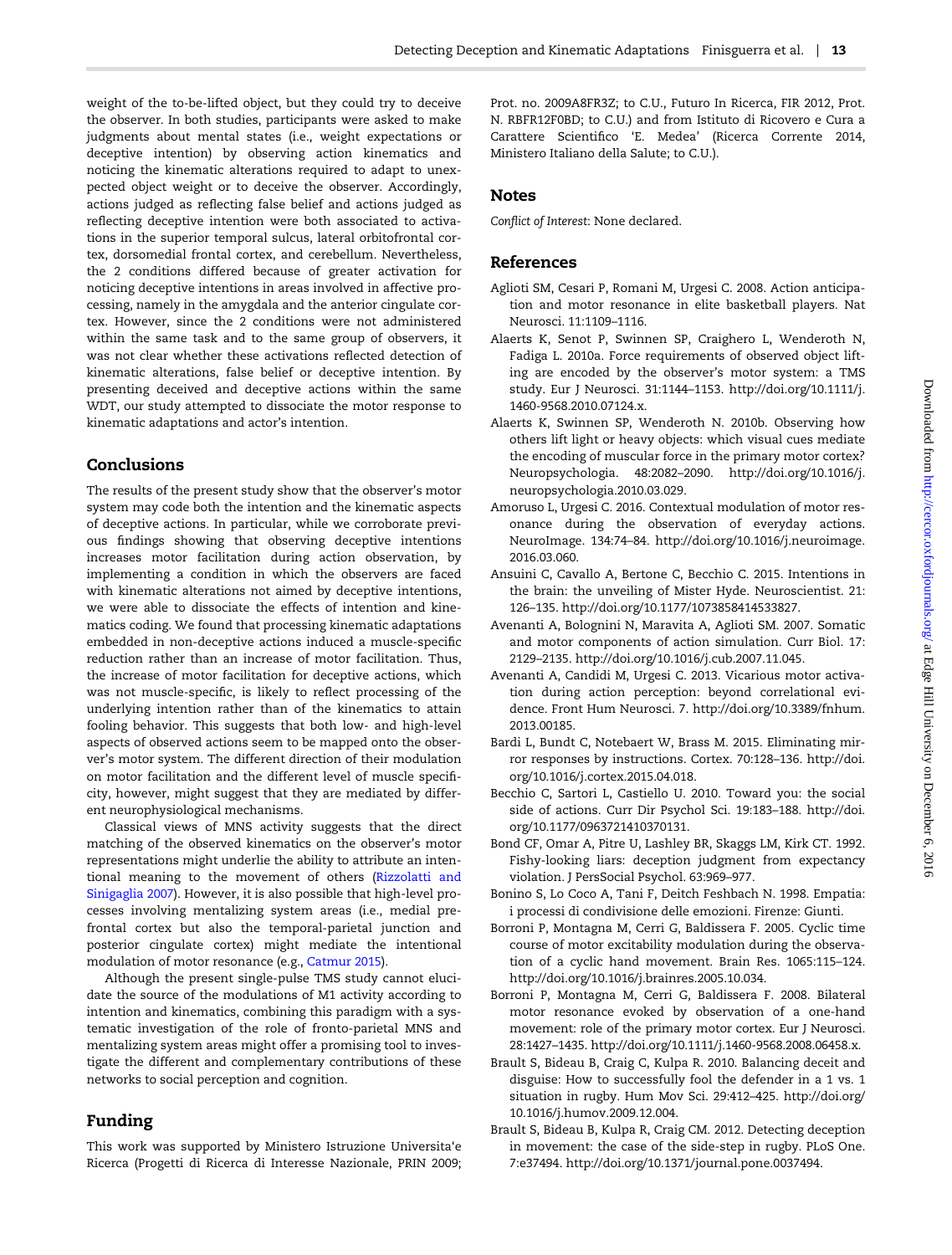- <span id="page-13-0"></span>Briggs GG, Nebes RD. 1975. Patterns of hand preference in a student population. Cortex. 11:230–238. [http://doi.org/10.1016/](http://dx.doi.org/http://doi.org/10.1016/S0010-9452(75)80005-0) [S0010-9452\(75\)80005-0](http://dx.doi.org/http://doi.org/10.1016/S0010-9452(75)80005-0).
- Bufalari I, Sforza A, Cesari P, Aglioti SM, Fourkas AD. 2010. Motor imagery beyond the joint limits: a transcranial magnetic stimulation study. Biol Psychol. 85:283–290. [http://doi.](http://dx.doi.org/http://doi.org/10.1016/j.biopsycho.2010.07.015) [org/10.1016/j.biopsycho.2010.07.015.](http://dx.doi.org/http://doi.org/10.1016/j.biopsycho.2010.07.015)
- Calvo-Merino B, Grèzes J, Glaser DE, Passingham RE, Haggard P. 2006. Seeing or doing? Influence of visual and motor familiarity in action observation. Curr Biol. 16:1905–1910. [http://](http://dx.doi.org/http://doi.org/10.1016/j.cub.2006.07.065) [doi.org/10.1016/j.cub.2006.07.065](http://dx.doi.org/http://doi.org/10.1016/j.cub.2006.07.065).
- Candidi M, Sacheli LM, Mega I, Aglioti SM. 2014. Somatotopic mapping of piano fingering errors in sensorimotor experts: TMS studies in pianists and visually trained musically naives. Cereb Cortex. 24:435–443. [http://doi.org/10.1093/cercor/bhs325.](http://dx.doi.org/http://doi.org/10.1093/cercor/bhs325)
- Catmur C. 2015. Understanding intentions from actions: direct perception, inference, and the roles of mirror and mentalizing systems. Conscious Cogn. 36:426–433. [http://doi.org/10.](http://dx.doi.org/http://doi.org/10.1016/j.concog.2015.03.012) [1016/j.concog.2015.03.012.](http://dx.doi.org/http://doi.org/10.1016/j.concog.2015.03.012)
- Cattaneo L, Caruana F, Jezzini A, Rizzolatti G. 2009. Representation of goal and movements without overt motor behavior in the human motor cortex: a transcranial magnetic stimulation study. J Neurosci. 29:11134–11138. [http://](http://dx.doi.org/http://doi.org/10.1523/JNEUROSCI.2605-09.2009) [doi.org/10.1523/JNEUROSCI.2605-09.2009.](http://dx.doi.org/http://doi.org/10.1523/JNEUROSCI.2605-09.2009)
- Cattaneo L, Maule F, Barchiesi G, Rizzolatti G. 2013. The motor system resonates to the distal goal of observed actions: testing the inverse pliers paradigm in an ecological setting. Exp Brain Res. 231:37–49. [http://doi.org/10.1007/s00221-013-3664-4.](http://dx.doi.org/http://doi.org/10.1007/s00221-013-3664-4)
- Cavallo A, Bucchioni G, Castiello U, Becchio C. 2013. Goal or movement? Action representation within the primary motor cortex. Eur J Neurosci. 38:3507–3512. [http://doi.org/10.1111/ejn.12343.](http://dx.doi.org/http://doi.org/10.1111/ejn.12343)
- Chen R, Classen J, Gerloff C, Celnik P, Wassermann EM, Hallett M, Cohen LG. 1997. Depression of motor cortex excitability by low-frequency transcranial magnetic stimulation. Neurology. 48:1398–1403.
- Davis MH. 1996. Empathy: a social psychological approach. Boulder, Colo: Westview Press.
- Devanne H, Lavoie BA, Capaday C. 1997. Input-output properties and gain changes in the human corticospinal pathway. Exp Brain Res. 114:329–338.
- Ekman P, O'Sullivan M. 1991. Who can catch a liar. Am Psychol. 46:913–920.
- Fadiga L, Craighero L, Olivier E. 2005. Human motor cortex excitability during the perception of others' action. Curr Opin Neurobiol. 15:213–218. [http://doi.org/10.1016/j.conb.2005.03.013.](http://dx.doi.org/http://doi.org/10.1016/j.conb.2005.03.013)
- Faul F, Erdfelder E, Buchner A, Lang AG. 2009. Statistical power analyses using G\*Power 3.1: tests for correlation and regression analyses. BehavRes Methods. 41:1149–1160. [http://doi.](http://dx.doi.org/http://doi.org/10.3758/BRM.41.4.1149) [org/10.3758/BRM.41.4.1149.](http://dx.doi.org/http://doi.org/10.3758/BRM.41.4.1149)
- Finisguerra A, Maffongelli L, Bassolino M, Jacono M, Pozzo T, D'Ausilio A. 2015. Generalization of motor resonance during the observation of hand, mouth, and eye movements. J Neurophysiol. 114:2295–2304. [http://doi.org/10.1152/jn.00433.](http://dx.doi.org/http://doi.org/10.1152/jn.00433.2015) [2015.](http://dx.doi.org/http://doi.org/10.1152/jn.00433.2015)
- Gallese V. 2003. The manifold nature of interpersonal relations: the quest for a common mechanism. Philos Trans R Soc B Biol Sci. 358:517–528. [http://doi.org/10.1098/rstb.2002.1234.](http://dx.doi.org/http://doi.org/10.1098/rstb.2002.1234)
- Gangitano M, Mottaghy FM, Pascual-Leone A. 2001. Phasespecific modulation of cortical motor output during movement observation. Neuroreport. 12:1489–1492.
- Gangitano M, Mottaghy FM, Pascual-Leone A. 2004. Modulation of premotor mirror neuron activity during observation of unpredictable grasping movements. Eur J Neurosci. 20: 2193–2202. [http://doi.org/10.1111/j.1460-9568.2004.03655.x](http://dx.doi.org/http://doi.org/10.1111/j.1460-9568.2004.03655.x).
- Gentilucci M, Bernardis P, Crisi G, Volta RD. 2006. Repetitive transcranial magnetic stimulation of Broca's area affects verbal responses to gesture observation. J Cogn Neurosci. 18: 1059–1074. [http://doi.org/10.1162/jocn.2006.18.7.1059](http://dx.doi.org/http://doi.org/10.1162/jocn.2006.18.7.1059).
- Green DM, Swets JA. 2000. Signal detection theory and psychophysics (Repr. ed). Los Altos Hills, Calif: Peninsula Publ.
- Grèzes J, Frith CD, Passingham RE. 2004a. Brain mechanisms for inferring deceit in the actions of others. J Neurosci. 24:5500–5005.
- Grèzes J, Frith CD, Passingham RE. 2004b. Inferring false beliefs from the actions of oneself and others: an fMRI study. NeuroImage. 21:744–750. [http://doi.org/10.1016/S1053-8119](http://dx.doi.org/http://doi.org/10.1016/S1053-8119(03)00665-7) [\(03\)00665-7.](http://dx.doi.org/http://doi.org/10.1016/S1053-8119(03)00665-7)
- Hamilton AF, Grafton ST. 2007. The motor hierarchy: from kinematics to goals and intentions. In: Rossetti Y, Kawato M, Haggard P, editors. Attention and performance XXII. Oxford: Oxford Universitiy Press. p. 381–408
- Hamilton A, Wolpert D, Frith U. 2004. Your own action influences how you perceive another person's action. Curr Biol. 14:493–498. [http://doi.org/10.1016/j.cub.2004.03.007.](http://dx.doi.org/http://doi.org/10.1016/j.cub.2004.03.007)
- Janssen L, Steenbergen B, Carson RG. 2015. Anticipatory planning reveals segmentation of cortical motor output during action observation. Cereb Cortex. 25:192–201. [http://doi.org/](http://dx.doi.org/http://doi.org/10.1093/cercor/bht220) [10.1093/cercor/bht220.](http://dx.doi.org/http://doi.org/10.1093/cercor/bht220)
- Johansson RS, Westling G. 1988. Coordinated isometric muscle commands adequately and erroneously programmed for the weight during lifting task with precision grip. Exp Brain Res. 71:59–71.
- Kilner JM, Friston KJ, Frith CD. 2007. Predictive coding: an account of the mirror neuron system. Cogn Process. 8: 159–166. [http://doi.org/10.1007/s10339-007-0170-2](http://dx.doi.org/http://doi.org/10.1007/s10339-007-0170-2).
- Kilner JM, Vargas C, Duval S, Blakemore SJ, Sirigu A. 2004. Motor activation prior to observation of a predicted movement. Nature Neurosci. 7:1299–1301. [http://doi.org/10.1038/nn1355](http://dx.doi.org/http://doi.org/10.1038/nn1355).
- Kilner J, Paulignan Y, Blakemore S. 2003. An interference effect of observed biological movement on action. Curr Biol. 13: 522–525. [http://doi.org/10.1016/S0960-9822\(03\)00165-9.](http://dx.doi.org/http://doi.org/10.1016/S0960-9822(03)00165-9)
- Loporto M, Holmes PS, Wright DJ, McAllister CJ. 2013. Reflecting on mirror mechanisms: motor resonance effects during action observation only present with low-intensity transcranial magnetic stimulation. PLoS One. 8:e64911. [http://doi.](http://dx.doi.org/http://doi.org/10.1371/journal.pone.0064911) [org/10.1371/journal.pone.0064911.](http://dx.doi.org/http://doi.org/10.1371/journal.pone.0064911)
- Manera V, Becchio C, Cavallo A, Sartori L, Castiello U. 2011. Cooperation or competition? Discriminating between social intentions by observing prehensile movements. Exp Brain Res. 211:547–556. [http://doi.org/10.1007/s00221-011-2649-4.](http://dx.doi.org/http://doi.org/10.1007/s00221-011-2649-4)
- Mattiassi AD, Mele S, Ticini LF, Urgesi C. 2014. Conscious and unconscious representations of observed actions in the human motor system. J Cognitive Neurosci. 26:2028–2041. [http://doi.org/10.1162/jocn\\_a\\_00619.](http://dx.doi.org/http://doi.org/10.1162/jocn_a_00619)
- Meister IG, Boroojerdi B, Foltys H, Sparing R, Huber W, Töpper R. 2003. Motor cortex hand area and speech: implications for the development of language. Neuropsychologia. 41:401–406.
- Naish KR, Houston-Price C, Bremner AJ, Holmes NP. 2014. Effects of action observation on corticospinal excitability: muscle specificity, direction, and timing of the mirror response. Neuropsychologia. 64C:331–348. [http://doi.org/10.](http://dx.doi.org/http://doi.org/10.1016/j.neuropsychologia.2014.09.034) [1016/j.neuropsychologia.2014.09.034](http://dx.doi.org/http://doi.org/10.1016/j.neuropsychologia.2014.09.034).
- Naish KR, Reader AT, Houston-Price C, Bremner AJ, Holmes NP. 2013. To eat or not to eat? Kinematics and muscle activity of reach-to-grasp movements are influenced by the action goal, but observers do not detect these differences. Exp Brain Res. 225:261–275. [http://doi.org/10.1007/s00221-012-3367-2.](http://dx.doi.org/http://doi.org/10.1007/s00221-012-3367-2)
- Osborne J. 2002. Notes on the use of data transformation. Pract Assess Res Eval. [http://PAREonline.net/getvn.asp?v](http://www.R-project.org)=8&n=6.